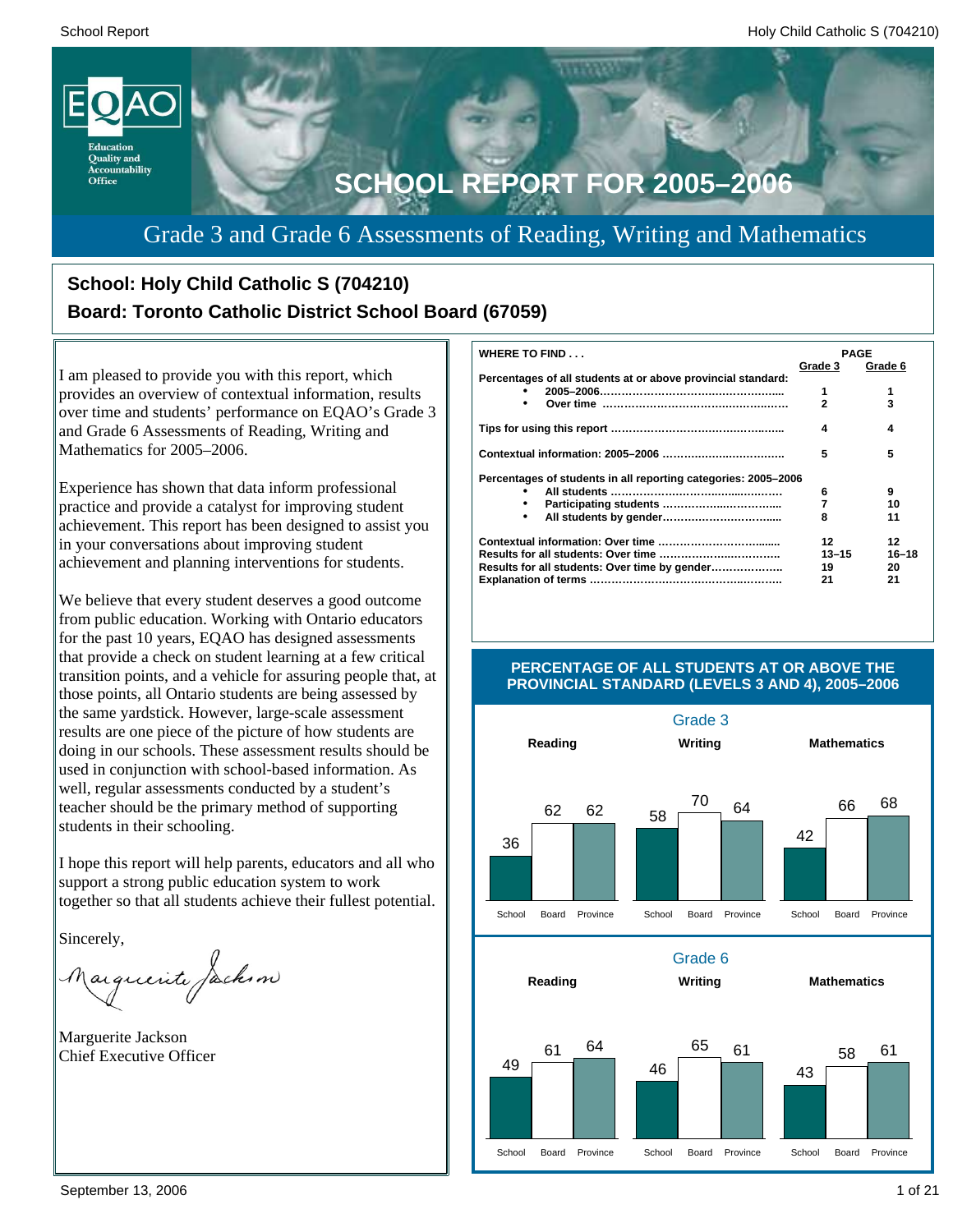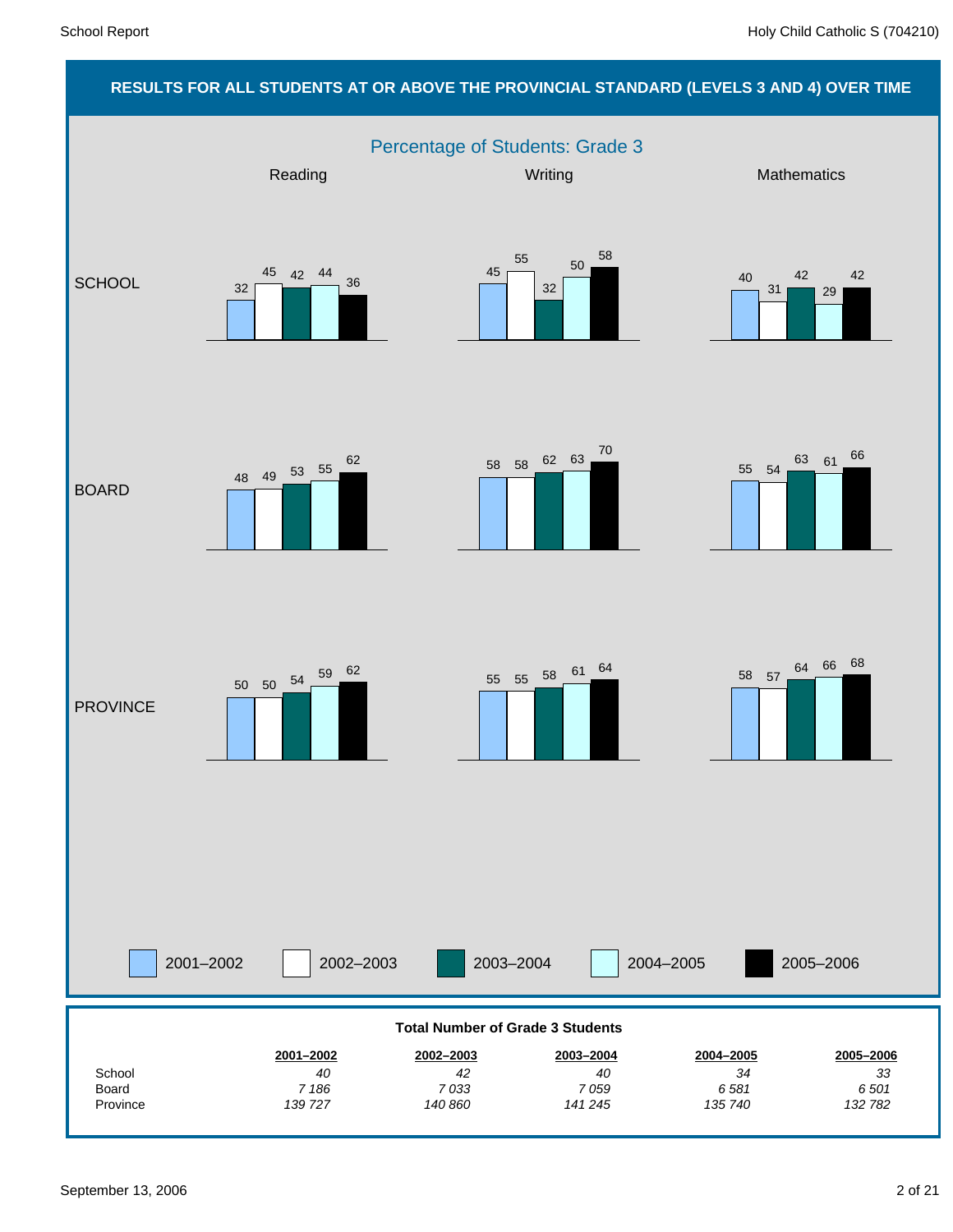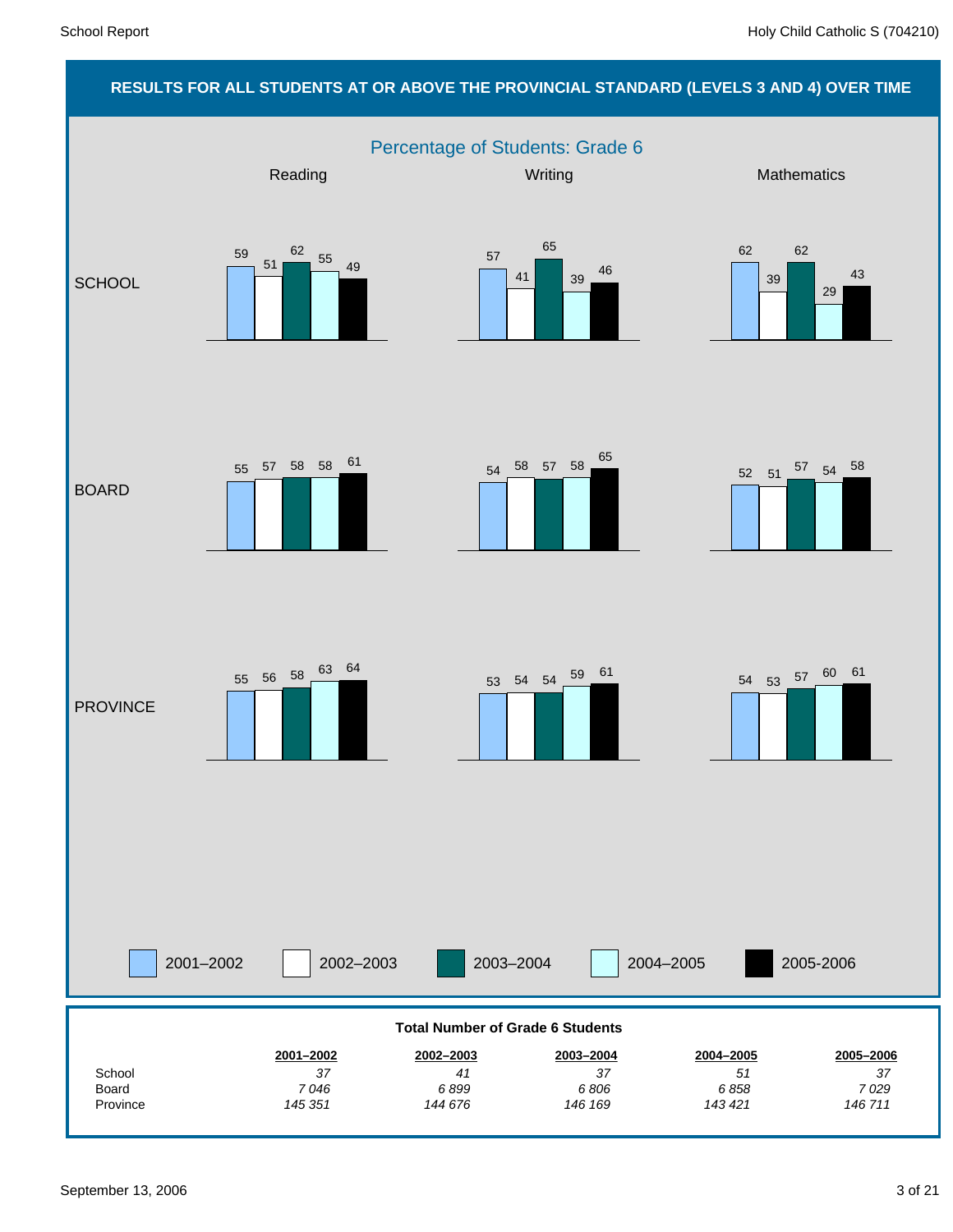Each school or board is unique. To appreciate the distinctive character of a school or board, look at the contextual information to understand the features and characteristics of the community it serves.

#### $C<sub>3</sub>$

Every assessment captures the performance of students at one point in time each year. Consider the results along with other information about students' achievement in reading, writing and mathematics.

 $\alpha$ 

Exercise caution when interpreting results for small schools or boards. Results may vary considerably from year to year, and differences may look exaggerated. For example, in a school of 20 students, a difference of 10% represents only two students.

 $C<sub>3</sub>$ 

Trends may be difficult to identify or to interpret. This is especially true in small schools or boards, or in schools where there is a high turnover in the student population.

#### $\alpha$

EQAO values students' privacy. Results are not reported publicly for schools where fewer than 15 students participated, because it might be possible to identify individual students.

### **TIPS ABOUT THIS SCHOOL OR BOARD REPORT**

This report shows how well students have met curriculum expectations to the end of Grade 3 and Grade 6. Students complete a set of test booklets that allow them to show what they have learned in reading, writing and mathematics. The assessments are based on *The Ontario Curriculum.*

#### **This report includes**

- $\bullet$  results for this year
- a comparison of results over the past five years to aid in monitoring improvement
- information about the characteristics of the students who participated
- summary graphs showing the percentage of students achieving the provincial standard in reading, writing and mathematics
- detailed tables and graphs showing results for all levels of achievement, results for gender and participation information
- an explanation of all terms used in this report.

#### **How to use this report**

- ¨ Examine the contextual information to understand the similarities and differences between the school, the board and the province; the board and the province. Consider the challenges that any differences might present.
- Examine the results for reading, writing and mathematics.
	- Are these results consistent with what you would expect?
	- · How do the school results compare to the board and the province; the board results compare to the province?
	- · How do these results compare over time?
- Speak to the school principal or the school council chair about the goals for school improvement related to reading, writing and mathematics.

The Education Quality and Accountability Office is an independent agency that gathers information about student achievement through province-wide assessments. Each year, all Grade 3 and Grade 6 students across Ontario take part in these assessments of reading, writing and mathematics. Individual results are reported to students and to parents and guardians. School, board and provincial results are released publicly.

Learn more about us at www.eqao.com.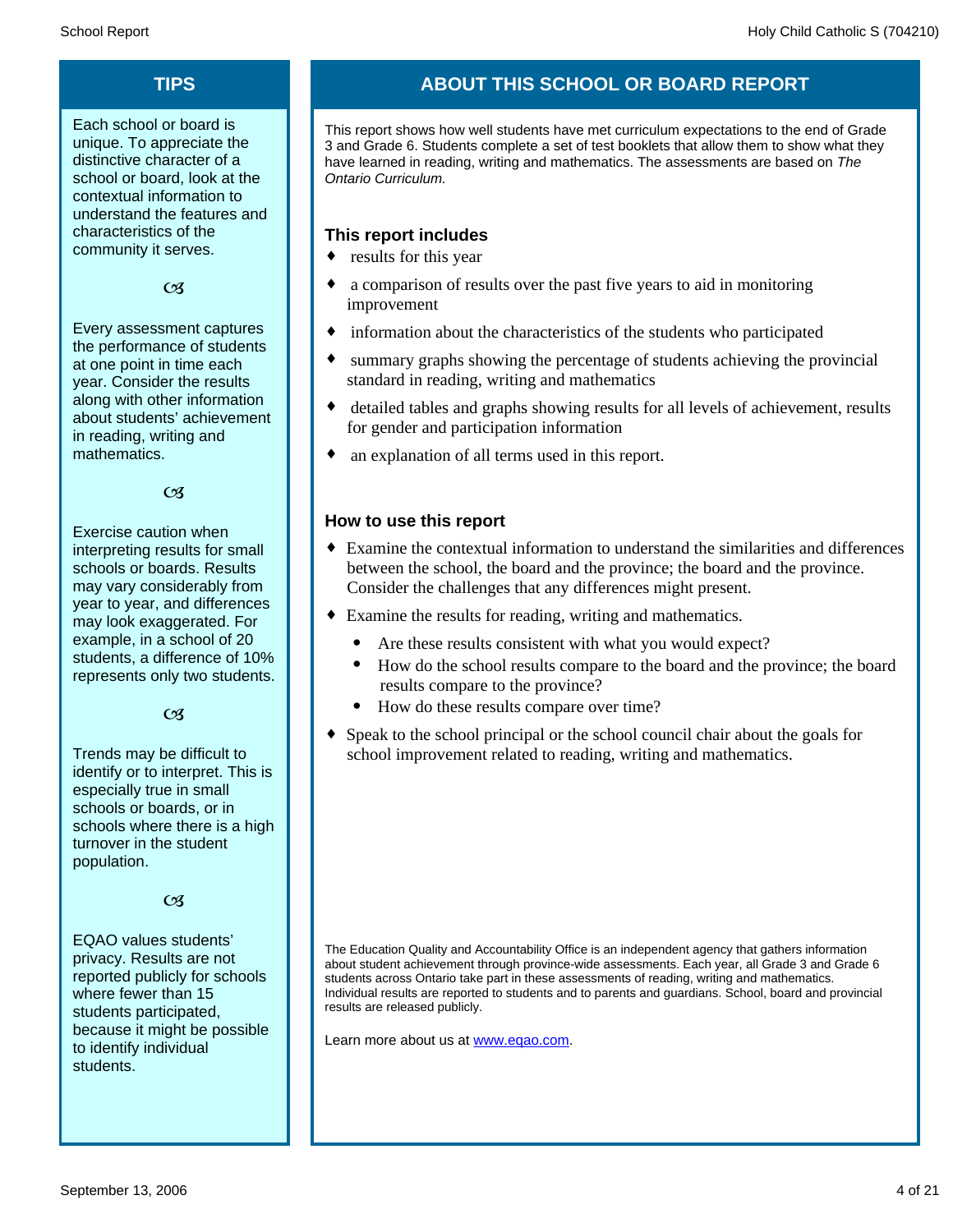### **Contextual Information: Grade 3 and Grade 6**†

This information provides a context for interpreting the school's results in relation to those of the board and the province.

| <b>Grade 3</b>                                        | <b>School</b> | <b>Board</b> | <b>Province</b> |
|-------------------------------------------------------|---------------|--------------|-----------------|
| Number of students                                    | 33            | 6501         | 132 782         |
| Students participating in reading*                    | 97%           | 94%          | 94%             |
| writing*                                              | 97%           | 94%          | 94%             |
| mathematics*                                          | 97%           | 94%          | 95%             |
| Female                                                | 58%           | 49%          | 49%             |
| Male                                                  | 42%           | 51%          | 51%             |
| ESL/ELD learners**                                    | 0%            | 2%           | 7%              |
| Students with special needs (excluding gifted)**      | 9%            | 12%          | 12%             |
| Born outside Canada                                   | 21%           | 16%          | 10%             |
| In Canada less than one year                          | 0%            | 1%           | 1%              |
| In Canada one year or more but less than three years  | 6%            | 4%           | 2%              |
| In Canada three years or more                         | 15%           | 11%          | 6%              |
| First language learned at home was other than English | 12%           | 30%          | 18%             |
| Year student entered current school:<br>2005-2006     | 18%           | 11%          | 13%             |
| 2004-2005                                             | 12%           | 10%          | 15%             |
| 2003-2004                                             | 18%           | 12%          | 13%             |
| Prior to 2002-2003                                    | 48%           | 66%          | 55%             |
| Data not available                                    | 3%            | 2%           | 4%              |
| Grade 6                                               | <b>School</b> | <b>Board</b> | <b>Province</b> |
| Number of students                                    | 37            | 7029         | 146711          |
| Students participating in reading                     | 92%           | 95%          | 95%             |
| writing                                               | 95%           | 95%          |                 |
| mathematics                                           |               |              | 95%             |
|                                                       | 95%           | 95%          | 95%             |
| Female                                                | 59%           | 49%          | 48%             |
| Male                                                  | 41%           | 51%          | 52%             |
| ESL/ELD learners**                                    | 5%            | 2%           | 5%              |
| Students with special needs (excluding gifted)**      | 19%           | 18%          | 15%             |
| Born outside Canada                                   | 16%           | 18%          | 11%             |
| In Canada less than one year                          | 0%            | 1%           | 1%              |
| In Canada one year or more but less than three years  | $8\%$         | 4%           | 2%              |
| In Canada three years or more                         | $8\%$         | 14%          | 8%              |
| First language learned at home was other than English | 30%           | 36%          | 17%             |
| Year student entered current school:<br>2005-2006     | 8%            | 10%          | 22%             |
| 2004-2005                                             | 14%           | 9%           | 13%             |
| 2003-2004                                             | 5%            | 8%           | 9%              |

† Contextual data pertaining to gender, student status, school background, place of birth, language learned at home and year entered school are provided by

0% 2% 3%

Data not available

schools and/or boards through the Student Data Collection process. Some data may be missing, because they were not reported by the school.<br>\* Not all French Immersion students wrote all components of the Grade 3 assessment;

\*\* See the Explanation of Terms.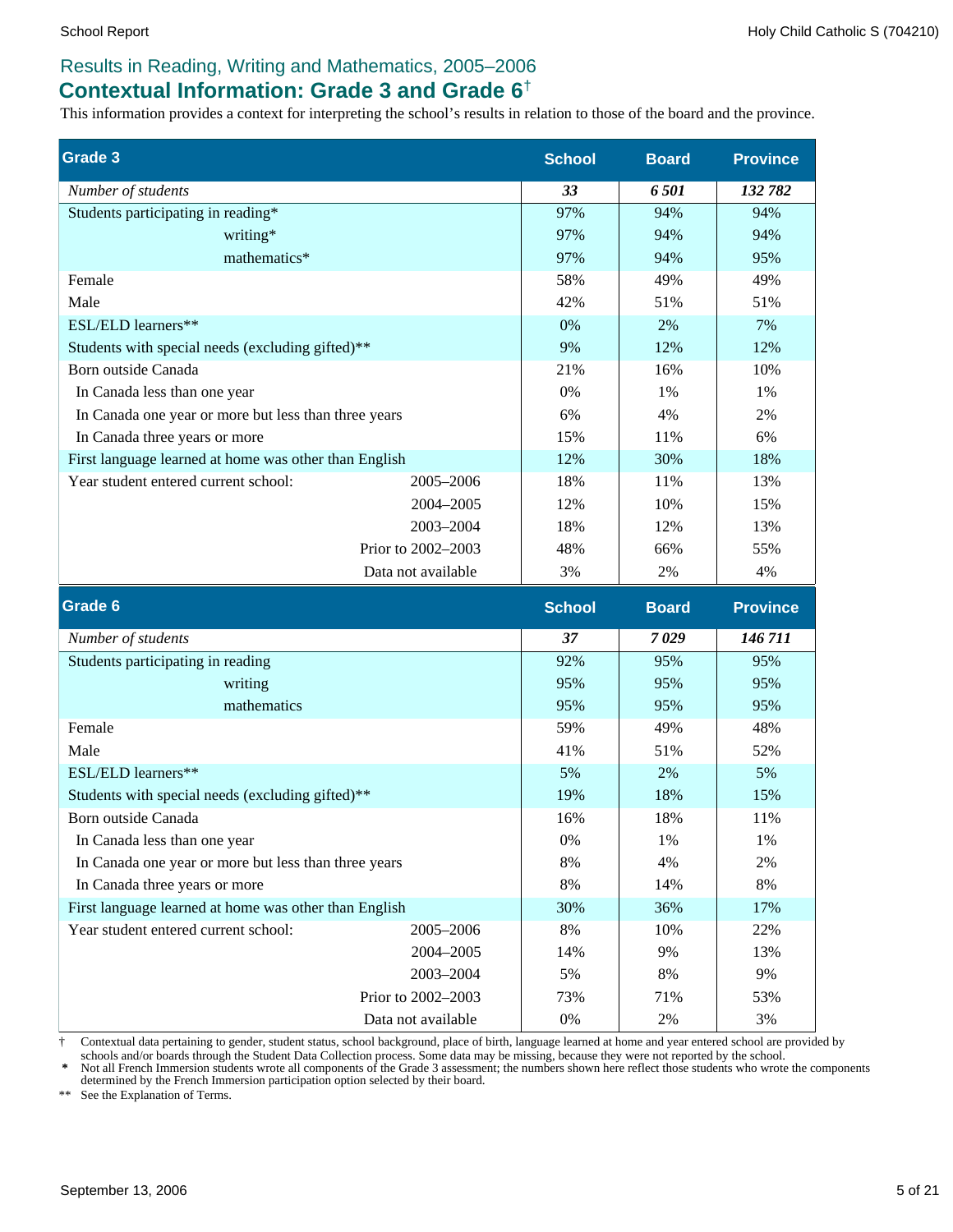### **Grade 3: All Students**

| <b>Grade 3: Reading*</b>                                                                                    |                     |     |                         |                            |  |  |  |
|-------------------------------------------------------------------------------------------------------------|---------------------|-----|-------------------------|----------------------------|--|--|--|
| <b>Number of Students</b>                                                                                   | <b>School</b><br>33 |     | <b>Board</b><br>6 3 6 6 | <b>Province</b><br>129 630 |  |  |  |
|                                                                                                             | #                   | %   | $\%$                    | $\%$                       |  |  |  |
| Level 4                                                                                                     | $\theta$            | 0%  | 7%                      | 6%                         |  |  |  |
| Level 3                                                                                                     | 12                  | 36% | 55%                     | 56%                        |  |  |  |
| Level 2                                                                                                     | 14                  | 42% | 24%                     | 24%                        |  |  |  |
| <b>Level 1</b>                                                                                              | 5                   | 15% | 6%                      | 6%                         |  |  |  |
| $NE1**$                                                                                                     |                     | 3%  | 1%                      | 1%                         |  |  |  |
| Participating<br><b>Students</b>                                                                            | 32                  | 97% | 94%                     | 94%                        |  |  |  |
| No Data                                                                                                     |                     | 3%  | 2%                      | 1%                         |  |  |  |
| <b>Exempt</b>                                                                                               | 0                   | 0%  | 4%                      | 5%                         |  |  |  |
| <b>At or Above</b><br>36%<br><b>Provincial Standard</b><br>(Levels 3 and 4) <sup><math>\dagger</math></sup> |                     |     | 62%                     | 62%                        |  |  |  |



| <b>Grade 3: Mathematics*</b>                                                   |                     |      |                      |                            |  |  |  |
|--------------------------------------------------------------------------------|---------------------|------|----------------------|----------------------------|--|--|--|
| <b>Number of Students</b>                                                      | <b>School</b><br>33 |      | <b>Board</b><br>6501 | <b>Province</b><br>132 782 |  |  |  |
|                                                                                | #                   | $\%$ | $\frac{0}{0}$        | $\%$                       |  |  |  |
| Level 4                                                                        |                     | 3%   | 13%                  | 11%                        |  |  |  |
| Level 3                                                                        | 13                  | 39%  | 54%                  | 57%                        |  |  |  |
| Level 2                                                                        | 18                  | 55%  | 25%                  | 23%                        |  |  |  |
| Level 1                                                                        | 0                   | 0%   | 2%                   | 3%                         |  |  |  |
| $NE1**$                                                                        | 0                   | 0%   | $<$ 1%               | $<$ 1%                     |  |  |  |
| Participating<br><b>Students</b>                                               | 32                  | 97%  | 94%                  | 95%                        |  |  |  |
| No Data                                                                        |                     | 3%   | 2%                   | 1%                         |  |  |  |
| <b>Exempt</b>                                                                  | Ω                   | 0%   | 4%                   | 4%                         |  |  |  |
| <b>At or Above</b><br><b>Provincial Standard</b><br>(Levels 3 and 4) $\dagger$ |                     | 42%  | 66%                  | 68%                        |  |  |  |







\* Because percentages in tables and graphs are rounded, and because graphs do not show all reporting categories, percentages may not add to 100.<br>\*\* See the Explanation of Terms

See the Explanation of Terms.

† These percentages are based on the actual number of students and cannot be calculated simply by adding the rounded percentages of students at Levels 3 and 4.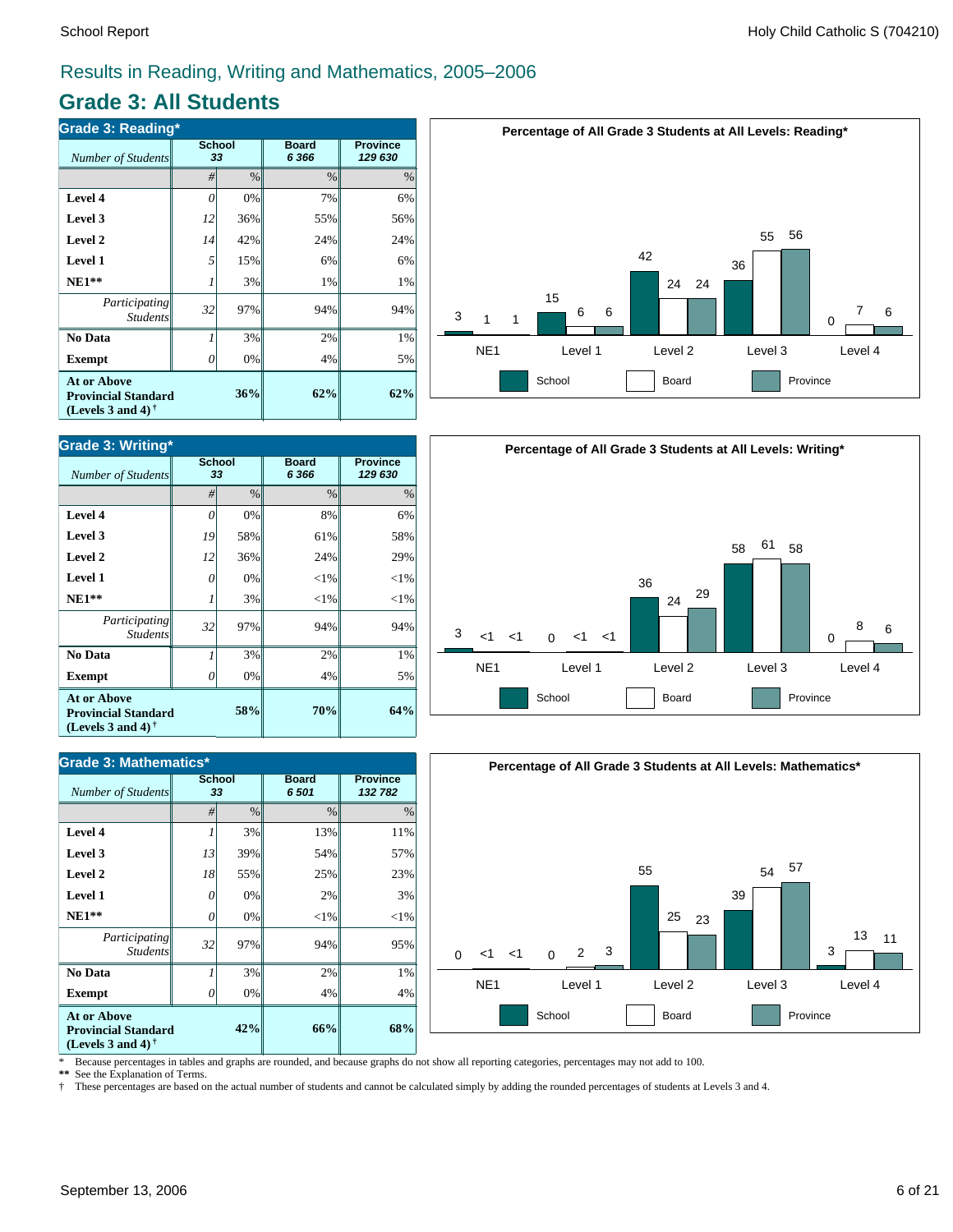### **Grade 3: Participating Students (excludes "no data" and "exempt" categories)**

| Number of Students                                                             | <b>School</b><br>32 |               | <b>Board</b><br>5965 | <b>Province</b><br>121 290 |  |
|--------------------------------------------------------------------------------|---------------------|---------------|----------------------|----------------------------|--|
|                                                                                | #                   | $\frac{0}{0}$ | $\frac{0}{0}$        | $\frac{0}{0}$              |  |
| Level 4                                                                        |                     | 0%            | 8%                   | 7%                         |  |
| Level 3                                                                        | 12                  | 38%           | 58%                  | 60%                        |  |
| Level 2                                                                        | 14                  | 44%           | 26%                  | 26%                        |  |
| Level 1                                                                        | 5                   | 16%           | 7%                   | 6%                         |  |
| $NE1**$                                                                        |                     | 3%            | 1%                   | 2%                         |  |
| <b>At or Above</b><br><b>Provincial Standard</b><br>(Levels 3 and 4) $\dagger$ |                     | 38%           | 66%                  | 67%                        |  |



| Grade 3: Writing*                                                              |                     |     |                      |                            |  |  |  |
|--------------------------------------------------------------------------------|---------------------|-----|----------------------|----------------------------|--|--|--|
| Number of Students                                                             | <b>School</b><br>32 |     | <b>Board</b><br>5978 | <b>Province</b><br>121 771 |  |  |  |
|                                                                                | $\frac{0}{0}$<br>#  |     | $\frac{0}{0}$        | $\%$                       |  |  |  |
| Level 4                                                                        | 0                   | 0%  | 9%                   | 6%                         |  |  |  |
| Level 3                                                                        | 19                  | 59% | 65%                  | 62%                        |  |  |  |
| Level 2                                                                        | 12                  | 38% | 25%                  | 31%                        |  |  |  |
| Level 1                                                                        | 0                   | 0%  | ${<}1\%$             | $<$ 1%                     |  |  |  |
| $NE1**$                                                                        |                     | 3%  | $<$ 1%               | ${<}1\%$                   |  |  |  |
| <b>At or Above</b><br><b>Provincial Standard</b><br>(Levels 3 and 4) $\dagger$ |                     | 59% | 74%                  | 68%                        |  |  |  |



| Grade 3: Mathematics*                                                          |                 |               |                         |                            |  |  |  |
|--------------------------------------------------------------------------------|-----------------|---------------|-------------------------|----------------------------|--|--|--|
| Number of Students                                                             | School<br>32    |               | <b>Board</b><br>6 1 1 3 | <b>Province</b><br>125 518 |  |  |  |
|                                                                                | #               | $\frac{0}{0}$ | $\frac{0}{0}$           | $\frac{0}{0}$              |  |  |  |
| Level 4                                                                        |                 | 3%            | 13%                     | 12%                        |  |  |  |
| Level 3                                                                        | 13              | 41%           | 57%                     | 61%                        |  |  |  |
| Level 2                                                                        | 18 <sup>1</sup> | 56%           | 26%                     | 24%                        |  |  |  |
| Level 1                                                                        | 0               | 0%            | 3%                      | 3%                         |  |  |  |
| $NE1**$                                                                        | O               | 0%            | 1%                      | $<$ 1%                     |  |  |  |
| <b>At or Above</b><br><b>Provincial Standard</b><br>(Levels 3 and 4) $\dagger$ |                 | 44%           | 71%                     | 72%                        |  |  |  |



\* Because percentages in tables and graphs are rounded, percentages may not add to 100.

\*\* See the Explanation of Terms.<br>
<sup>†</sup> These percentages are based o † These percentages are based on the actual number of students and cannot be calculated simply by adding the rounded percentages of students at Levels 3 and 4.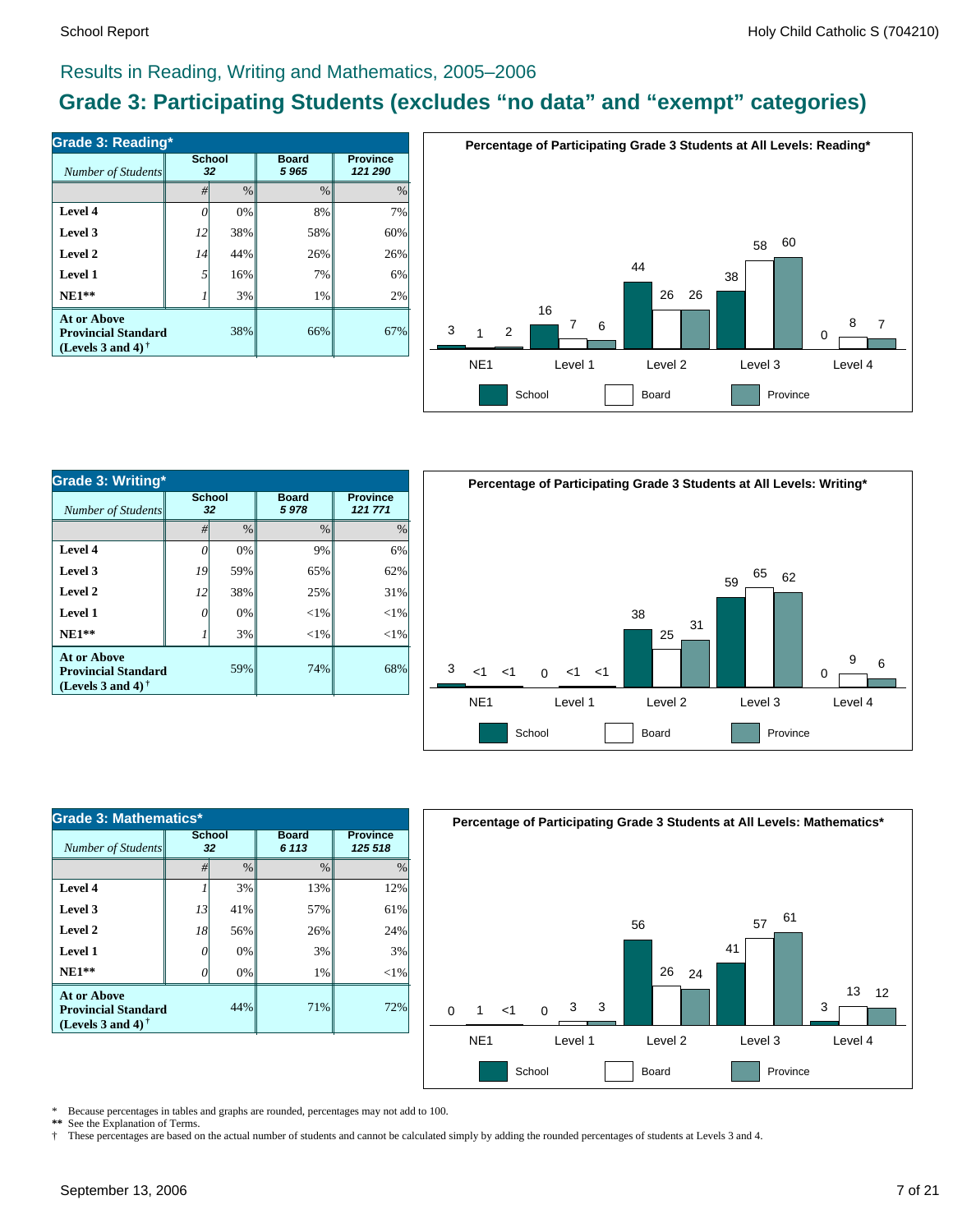### **Grade 3: Gender††**

| Grade 3: School*                                                                                     |                      |             |               |             |               |                    |  |
|------------------------------------------------------------------------------------------------------|----------------------|-------------|---------------|-------------|---------------|--------------------|--|
|                                                                                                      | Reading              |             | Writing       |             |               | <b>Mathematics</b> |  |
| Number of Students                                                                                   | <b>Female</b><br>N/R | Male<br>N/R | Female<br>N/R | Male<br>N/R | Female<br>N/R | Male<br>N/R        |  |
| <b>Level 4</b>                                                                                       | N/R                  | N/R         | N/R           | N/R         | N/R           | N/R                |  |
| Level 3                                                                                              | N/R                  | N/R         | N/R           | N/R         | N/R           | N/R                |  |
| Level 2                                                                                              | N/R                  | N/R         | N/R           | N/R         | N/R           | N/R                |  |
| <b>Level 1</b>                                                                                       | N/R                  | N/R         | N/R           | N/R         | N/R           | N/R                |  |
| $NE1**$                                                                                              | N/R                  | N/R         | N/R           | N/R         | N/R           | N/R                |  |
| Participating<br><b>Students</b>                                                                     | N/R                  | N/R         | N/R           | N/R         | N/R           | N/R                |  |
| No Data                                                                                              | N/R                  | N/R         | N/R           | N/R         | N/R           | N/R                |  |
| <b>Exempt</b>                                                                                        | N/R                  | N/R         | N/R           | N/R         | N/R           | N/R                |  |
| <b>At or Above</b><br><b>Provincial Standard</b><br>(Levels 3 and 4) <sup><math>\dagger</math></sup> | N/R                  | N/R         | N/R           | N/R         | N/R           | N/R                |  |

| Grade 3: Board*                                                                   |                          |                 |                         |                 |                        |                    |  |
|-----------------------------------------------------------------------------------|--------------------------|-----------------|-------------------------|-----------------|------------------------|--------------------|--|
|                                                                                   |                          | Reading         |                         | <b>Writing</b>  |                        | <b>Mathematics</b> |  |
| Number of Students                                                                | <b>Female</b><br>3 1 1 9 | Male<br>3 2 4 7 | <b>Female</b><br>3 1 19 | Male<br>3 2 4 7 | <b>Female</b><br>3 190 | Male<br>3 3 1 1    |  |
| Level 4                                                                           | 9%                       | 6%              | 11%                     | 6%              | 12%                    | 13%                |  |
| Level 3                                                                           | 58%                      | 52%             | 65%                     | 58%             | 54%                    | 54%                |  |
| Level 2                                                                           | 22%                      | 26%             | 19%                     | 28%             | 26%                    | 23%                |  |
| Level 1                                                                           | 5%                       | 7%              | ${<}1\%$                | ${<}1\%$        | 3%                     | 2%                 |  |
| $NE1**$                                                                           | 1%                       | 2%              | ${<}1\%$                | ${<}1\%$        | ${<}1\%$               | ${<}1\%$           |  |
| Participating<br><i>Students</i>                                                  | 95%                      | 92%             | 96%                     | 92%             | 95%                    | 93%                |  |
| No Data                                                                           | 2%                       | 3%              | 2%                      | 2%              | 2%                     | 3%                 |  |
| <b>Exempt</b>                                                                     | 3%                       | 5%              | 3%                      | 5%              | 3%                     | 5%                 |  |
| <b>At or Above</b><br><b>Provincial Standard</b><br>(Levels 3 and 4) <sup>†</sup> | 67%                      | 58%             | 76%                     | 64%             | 66%                    | 67%                |  |

| <b>Grade 3: Province*</b>                                                      |                        |                |                         |                |                    |                |  |
|--------------------------------------------------------------------------------|------------------------|----------------|-------------------------|----------------|--------------------|----------------|--|
|                                                                                | Reading                |                | Writing                 |                | <b>Mathematics</b> |                |  |
| Number of Students                                                             | <b>Female</b><br>62836 | Male<br>66 742 | <b>Female</b><br>62 836 | Male<br>66 742 | Female<br>64 668   | Male<br>68 062 |  |
| Level 4                                                                        | 8%                     | 4%             | 8%                      | 4%             | 11%                | 11%            |  |
| Level 3                                                                        | 60%                    | 52%            | 64%                     | 52%            | 57%                | 57%            |  |
| Level 2                                                                        | 21%                    | 27%            | 23%                     | 35%            | 24%                | 22%            |  |
| Level 1                                                                        | 4%                     | 7%             | ${<}1\%$                | 1%             | 3%                 | 2%             |  |
| $NE1**$                                                                        | 1%                     | 2%             | ${<}1\%$                | 1%             | ${<}1\%$           | 1%             |  |
| Participating<br><b>Students</b>                                               | 95%                    | 92%            | 95%                     | 92%            | 96%                | 93%            |  |
| No Data                                                                        | 1%                     | 2%             | 1%                      | 2%             | 1%                 | 1%             |  |
| Exempt                                                                         | 4%                     | 6%             | 3%                      | 6%             | 3%                 | 5%             |  |
| <b>At or Above</b><br><b>Provincial Standard</b><br>(Levels 3 and 4) $\dagger$ | 68%                    | 57%            | 72%                     | 56%            | 68%                | 69%            |  |







\* Because percentages in tables and graphs are rounded, and because graphs do not show all reporting categories, percentages may not add to 100.

See the Explanation of Terms.

† These percentages are based on the actual number of students and cannot be calculated simply by adding the rounded percentages of students at Levels 3 and 4.<br>†† Results by gender include only students for whom gender dat

†† Results by gender include only students for whom gender data were available.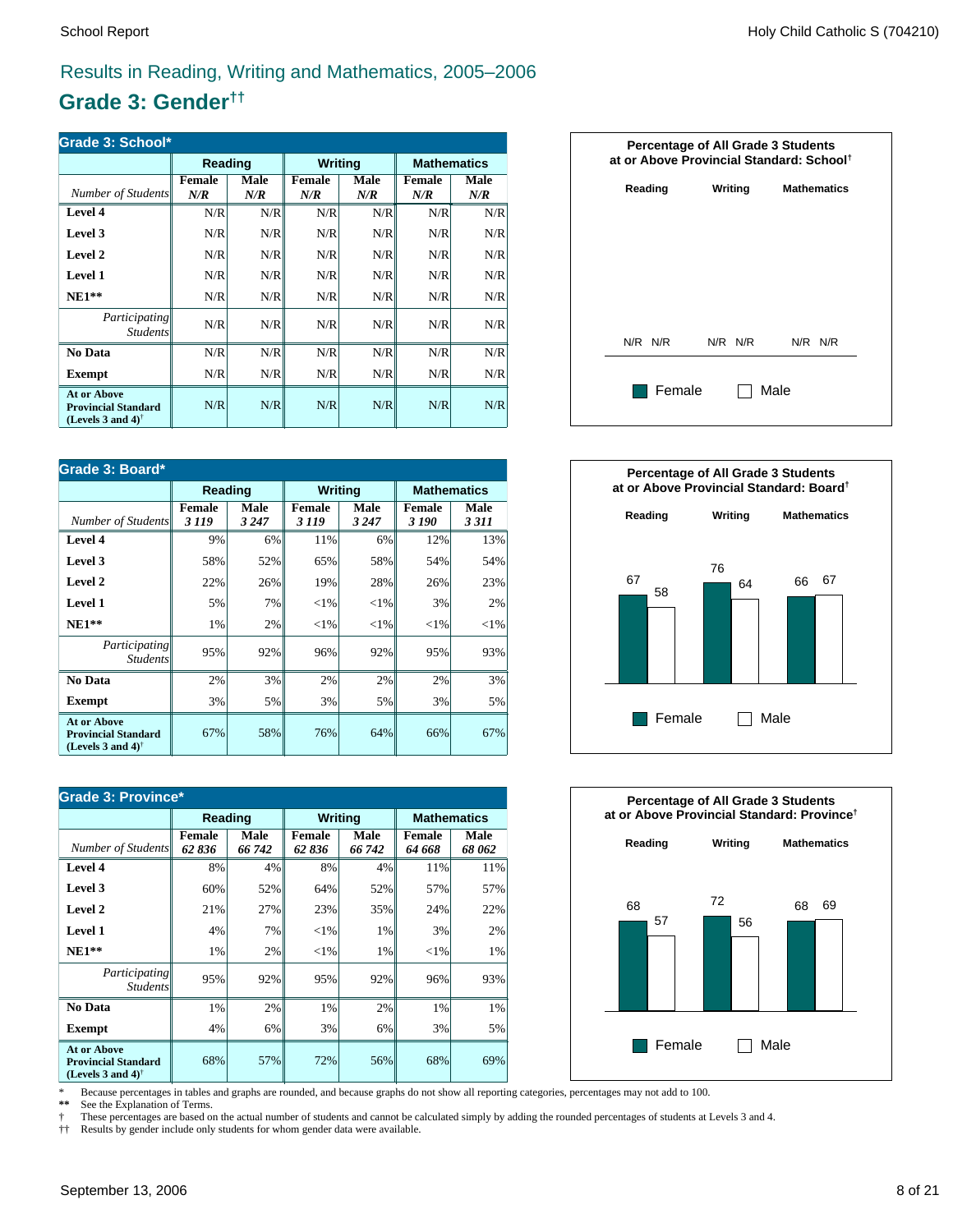### **Grade 6: All Students**

| <b>Grade 6: Reading*</b>                                                                             |                     |     |                      |                            |  |  |  |
|------------------------------------------------------------------------------------------------------|---------------------|-----|----------------------|----------------------------|--|--|--|
| <b>Number of Students</b>                                                                            | <b>School</b><br>37 |     | <b>Board</b><br>7029 | <b>Province</b><br>146 711 |  |  |  |
|                                                                                                      | #                   | %   | $\%$                 | $\%$                       |  |  |  |
| Level 4                                                                                              |                     | 3%  | 8%                   | 8%                         |  |  |  |
| Level 3                                                                                              | 17                  | 46% | 53%                  | 56%                        |  |  |  |
| Level 2                                                                                              | 14                  | 38% | 26%                  | 24%                        |  |  |  |
| <b>Level 1</b>                                                                                       | 2                   | 5%  | 7%                   | 6%                         |  |  |  |
| $NE1**$                                                                                              | 0                   | 0%  | 1%                   | 1%                         |  |  |  |
| Participating<br><b>Students</b>                                                                     | 34                  | 92% | 95%                  | 95%                        |  |  |  |
| No Data                                                                                              | 3                   | 8%  | 1%                   | 1%                         |  |  |  |
| <b>Exempt</b>                                                                                        | O                   | 0%  | 3%                   | 4%                         |  |  |  |
| <b>At or Above</b><br><b>Provincial Standard</b><br>(Levels 3 and 4) <sup><math>\dagger</math></sup> |                     | 61% | 64%                  |                            |  |  |  |



| Grade 6: Mathematics*                                                          |                     |      |                      |                            |  |  |  |
|--------------------------------------------------------------------------------|---------------------|------|----------------------|----------------------------|--|--|--|
| Number of Students                                                             | <b>School</b><br>37 |      | <b>Board</b><br>7029 | <b>Province</b><br>146 711 |  |  |  |
|                                                                                | #                   | $\%$ | $\frac{0}{0}$        | %                          |  |  |  |
| Level 4                                                                        | 1                   | 3%   | 11%                  | 11%                        |  |  |  |
| Level 3                                                                        | 15                  | 41%  | 47%                  | 50%                        |  |  |  |
| Level 2                                                                        | 14                  | 38%  | 28%                  | 27%                        |  |  |  |
| <b>Level 1</b>                                                                 | 5                   | 14%  | 9%                   | 7%                         |  |  |  |
| $NE1**$                                                                        | 0                   | 0%   | $<$ 1%               | $<$ 1%                     |  |  |  |
| Participating<br><b>Students</b>                                               | 35                  | 95%  | 95%                  | 95%                        |  |  |  |
| No Data                                                                        | $\overline{c}$      | 5%   | 2%                   | 1%                         |  |  |  |
| <b>Exempt</b>                                                                  | 0                   | 0%   | 3%                   | 4%                         |  |  |  |
| <b>At or Above</b><br><b>Provincial Standard</b><br>(Levels 3 and 4) $\dagger$ |                     | 43%  | 58%                  | 61%                        |  |  |  |







\* Because percentages in tables and graphs are rounded, and because graphs do not show all reporting categories, percentages may not add to 100.<br>\*\* See the Explanation of Terms

See the Explanation of Terms.

† These percentages are based on the actual number of students and cannot be calculated simply by adding the rounded percentages of students at Levels 3 and 4.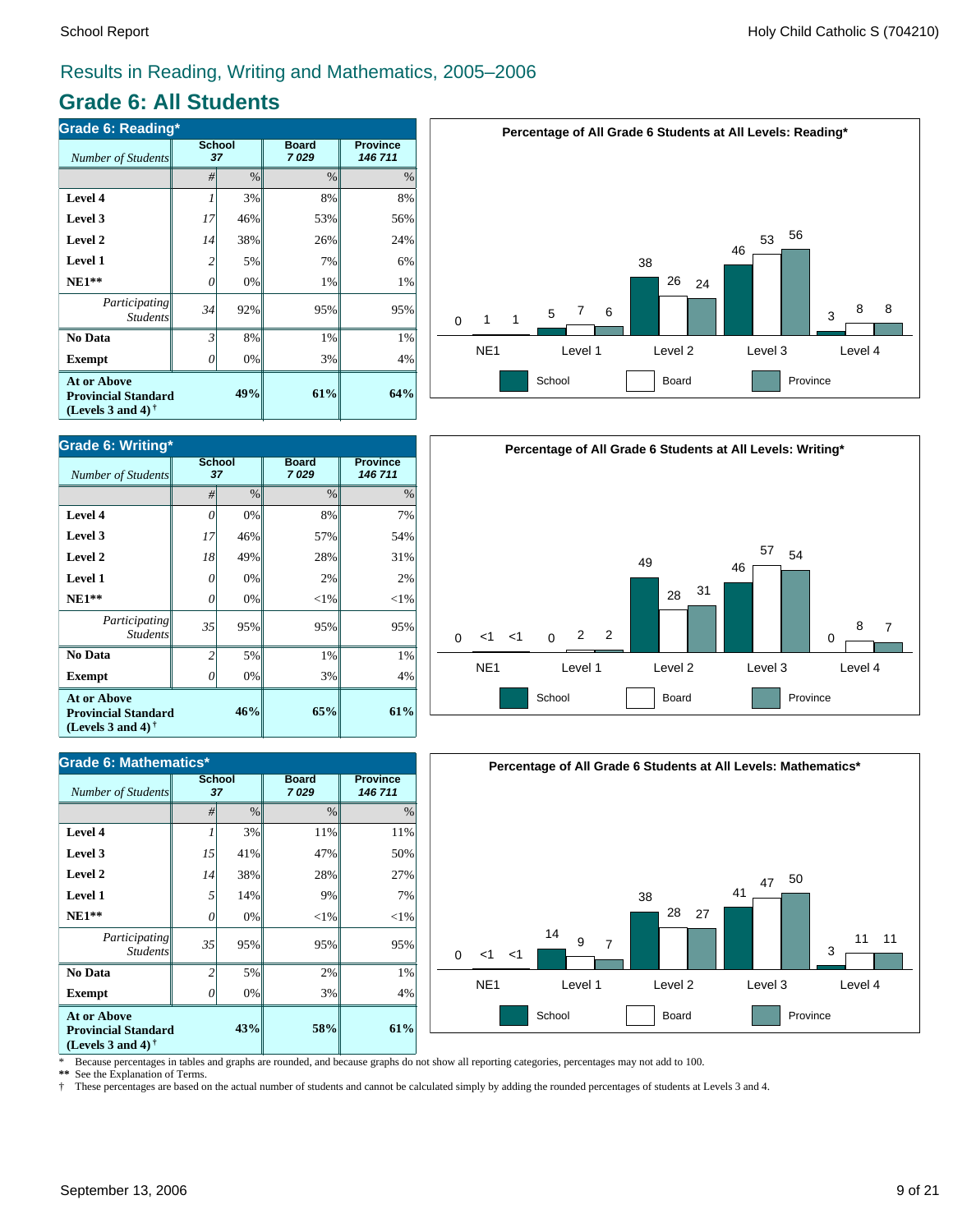### **Grade 6: Participating Students (excludes "no data" and "exempt" categories)**

| Number of Students                                                             | <b>School</b><br>34 |      | <b>Board</b><br>6694 | <b>Province</b><br>138 696 |  |
|--------------------------------------------------------------------------------|---------------------|------|----------------------|----------------------------|--|
|                                                                                | #                   | $\%$ | $\frac{0}{0}$        | $\%$                       |  |
| Level 4                                                                        |                     | 3%   | 8%                   | 8%                         |  |
| Level 3                                                                        | 17                  | 50%  | 56%                  | 59%                        |  |
| Level 2                                                                        | 14                  | 41%  | 27%                  | 26%                        |  |
| Level 1                                                                        | $\overline{c}$      | 6%   | 8%                   | 6%                         |  |
| $NE1**$                                                                        | 0                   | 0%   | 1%                   | 1%                         |  |
| <b>At or Above</b><br><b>Provincial Standard</b><br>(Levels 3 and 4) $\dagger$ |                     | 53%  | 64%                  | 67%                        |  |



| Grade 6: Writing*                                                                     |                     |               |                      |                            |  |  |  |
|---------------------------------------------------------------------------------------|---------------------|---------------|----------------------|----------------------------|--|--|--|
| Number of Students                                                                    | <b>School</b><br>35 |               | <b>Board</b><br>6689 | <b>Province</b><br>138 812 |  |  |  |
|                                                                                       | #                   | $\frac{0}{0}$ | $\frac{0}{0}$        | $\frac{0}{0}$              |  |  |  |
| Level 4                                                                               | 0                   | 0%            | 9%                   | 7%                         |  |  |  |
| Level 3                                                                               | 17                  | 49%           | 60%                  | 57%                        |  |  |  |
| Level 2                                                                               | 18                  | 51%           | 29%                  | 33%                        |  |  |  |
| <b>Level 1</b>                                                                        | 0                   | 0%            | 2%                   | 2%                         |  |  |  |
| $NE1**$                                                                               | 0                   | 0%            | ${<}1\%$             | ${<}1\%$                   |  |  |  |
| <b>At or Above</b><br>49%<br><b>Provincial Standard</b><br>(Levels 3 and 4) $\dagger$ |                     | 69%           | 65%                  |                            |  |  |  |



| Grade 6: Mathematics*                                                                 |              |               |                      |                            |  |  |  |
|---------------------------------------------------------------------------------------|--------------|---------------|----------------------|----------------------------|--|--|--|
| Number of Students                                                                    | School<br>35 |               | <b>Board</b><br>6684 | <b>Province</b><br>138 697 |  |  |  |
|                                                                                       | #            | $\frac{0}{0}$ | $\frac{0}{0}$        | $\frac{0}{0}$              |  |  |  |
| Level 4                                                                               |              | 3%            | 11%                  | 11%                        |  |  |  |
| Level 3                                                                               | 15           | 43%           | 50%                  | 53%                        |  |  |  |
| Level 2                                                                               | 14           | 40%           | 29%                  | 29%                        |  |  |  |
| Level 1                                                                               | 5            | 14%           | 9%                   | 7%                         |  |  |  |
| $NE1**$                                                                               | O            | 0%            | $<$ 1%               | $<$ 1%                     |  |  |  |
| <b>At or Above</b><br>46%<br><b>Provincial Standard</b><br>(Levels 3 and 4) $\dagger$ |              |               | 61%                  | 64%                        |  |  |  |



\* Because percentages in tables and graphs are rounded, percentages may not add to 100.

\*\* See the Explanation of Terms.<br>
<sup>†</sup> These percentages are based o † These percentages are based on the actual number of students and cannot be calculated simply by adding the rounded percentages of students at Levels 3 and 4.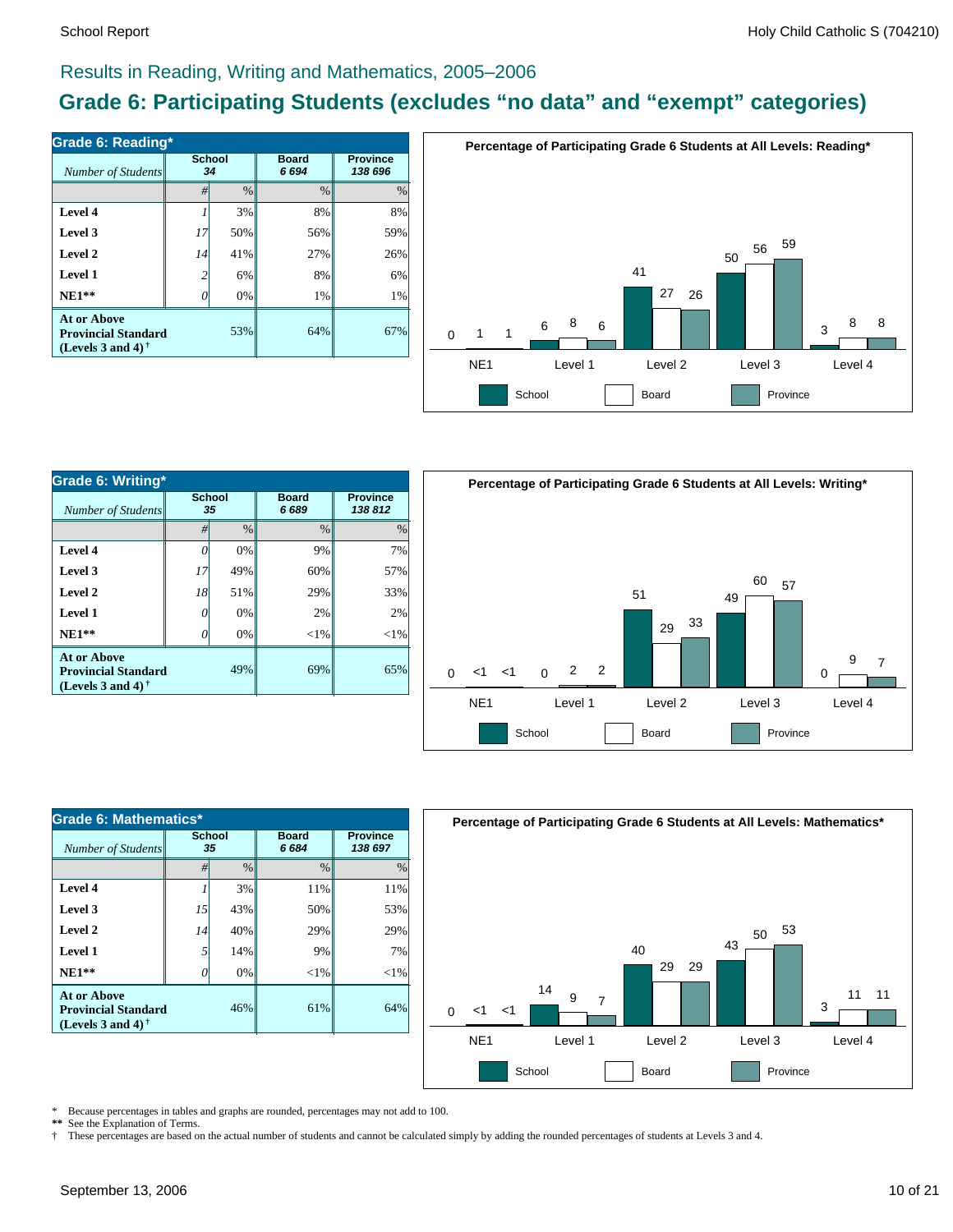### **Grade 6: Gender††**

| Grade 6: School*                                                                  |               |             |               |                    |                      |             |  |
|-----------------------------------------------------------------------------------|---------------|-------------|---------------|--------------------|----------------------|-------------|--|
|                                                                                   | Reading       |             | Writing       |                    | <b>Mathematics</b>   |             |  |
| Number of Students                                                                | Female<br>N/R | Male<br>N/R | Female<br>N/R | <b>Male</b><br>N/R | <b>Female</b><br>N/R | Male<br>N/R |  |
| Level 4                                                                           | N/R           | N/R         | N/R           | N/R                | N/R                  | N/R         |  |
| Level 3                                                                           | N/R           | N/R         | N/R           | N/R                | N/R                  | N/R         |  |
| Level 2                                                                           | N/R           | N/R         | N/R           | N/R                | N/R                  | N/R         |  |
| <b>Level 1</b>                                                                    | N/R           | N/R         | N/R           | N/R                | N/R                  | N/R         |  |
| $NE1**$                                                                           | N/R           | N/R         | N/R           | N/R                | N/R                  | N/R         |  |
| Participating<br><b>Students</b>                                                  | N/R           | N/R         | N/R           | N/R                | N/R                  | N/R         |  |
| No Data                                                                           | N/R           | N/R         | N/R           | N/R                | N/R                  | N/R         |  |
| <b>Exempt</b>                                                                     | N/R           | N/R         | N/R           | N/R                | N/R                  | N/R         |  |
| <b>At or Above</b><br><b>Provincial Standard</b><br>(Levels 3 and 4) <sup>†</sup> | N/R           | N/R         | N/R           | N/R                | N/R                  | N/R         |  |

| Grade 6: Board*                                                                                      |                |              |                       |                |                |                    |  |
|------------------------------------------------------------------------------------------------------|----------------|--------------|-----------------------|----------------|----------------|--------------------|--|
|                                                                                                      | Reading        |              |                       | <b>Writing</b> |                | <b>Mathematics</b> |  |
| Number of Students                                                                                   | Female<br>3475 | Male<br>3554 | <b>Female</b><br>3475 | Male<br>3554   | Female<br>3475 | Male<br>3554       |  |
| Level 4                                                                                              | 11%            | 5%           | 13%                   | 4%             | 11%            | 10%                |  |
| Level 3                                                                                              | 57%            | 50%          | 61%                   | 53%            | 49%            | 46%                |  |
| Level 2                                                                                              | 23%            | 29%          | 21%                   | 34%            | 28%            | 28%                |  |
| Level 1                                                                                              | 5%             | 9%           | 1%                    | 2%             | 8%             | 10%                |  |
| $NE1**$                                                                                              | 1%             | 1%           | ${<}1\%$              | 1%             | ${<}1\%$       | ${<}1\%$           |  |
| Participating<br><i>Students</i>                                                                     | 96%            | 94%          | 96%                   | 94%            | 96%            | 94%                |  |
| No Data                                                                                              | 1%             | 2%           | 1%                    | 2%             | 1%             | 2%                 |  |
| Exempt                                                                                               | 3%             | 4%           | 3%                    | 4%             | 3%             | 4%                 |  |
| <b>At or Above</b><br><b>Provincial Standard</b><br>(Levels 3 and 4) <sup><math>\dagger</math></sup> | 67%            | 55%          | 74%                   | 57%            | 59%            | 57%                |  |

| Grade 6: Province*                                                                                   |                        |                       |                         |                |                    |                |  |
|------------------------------------------------------------------------------------------------------|------------------------|-----------------------|-------------------------|----------------|--------------------|----------------|--|
|                                                                                                      | Reading                |                       | <b>Writing</b>          |                | <b>Mathematics</b> |                |  |
| Number of Students                                                                                   | <b>Female</b><br>70984 | <b>Male</b><br>75 697 | <b>Female</b><br>70 984 | Male<br>75 697 | Female<br>70 984   | Male<br>75 697 |  |
| Level 4                                                                                              | 11%                    | 5%                    | 10%                     | 4%             | 11%                | 11%            |  |
| Level 3                                                                                              | 60%                    | 52%                   | 62%                     | 47%            | 52%                | 49%            |  |
| Level 2                                                                                              | 20%                    | 28%                   | 23%                     | 39%            | 27%                | 27%            |  |
| Level 1                                                                                              | 4%                     | 7%                    | 1%                      | 3%             | 6%                 | 7%             |  |
| $NE1**$                                                                                              | 1%                     | 1%                    | ${<}1\%$                | 1%             | ${<}1\%$           | ${<}1\%$       |  |
| <i>Participating</i><br><i>Students</i>                                                              | 96%                    | 93%                   | 96%                     | 93%            | 96%                | 93%            |  |
| No Data                                                                                              | 1%                     | 1%                    | 1%                      | 1%             | 1%                 | 2%             |  |
| Exempt                                                                                               | 3%                     | 5%                    | 3%                      | 5%             | 3%                 | 5%             |  |
| <b>At or Above</b><br><b>Provincial Standard</b><br>(Levels 3 and 4) <sup><math>\dagger</math></sup> | 71%                    | 57%                   | 72%                     | 51%            | 62%                | 59%            |  |







\* Because percentages in tables and graphs are rounded, and because graphs do not show all reporting categories, percentages may not add to 100.

See the Explanation of Terms.

† These percentages are based on the actual number of students and cannot be calculated simply by adding the rounded percentages of students at Levels 3 and 4.<br>†† Results by gender include only students for whom gender dat

†† Results by gender include only students for whom gender data were available.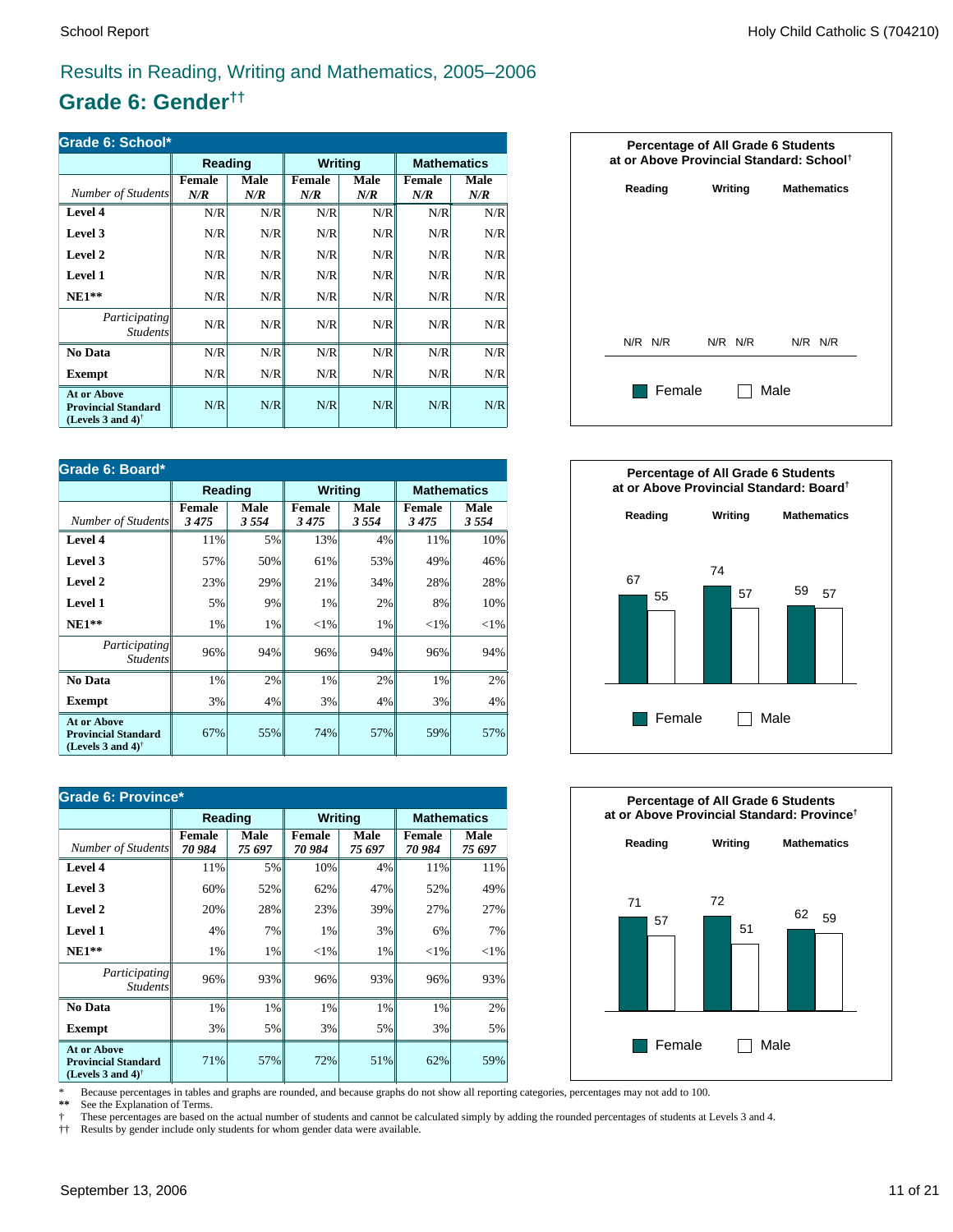#### Results Over Time, 2001–2002 to 2005–2006

### **Contextual Information for School: Grade 3 and Grade 6†**

This information provides a context for interpreting the school's results over the past five years.

| Grade 3                                                  | 2001-2002 | 2002-2003 | 2003-2004          | 2004-2005           | 2005-2006          |
|----------------------------------------------------------|-----------|-----------|--------------------|---------------------|--------------------|
| Number of students                                       | 40        | 42        | 40                 | 34                  | 33                 |
| Students participating in reading*                       | 95%       | 95%       | 98%                | 100%                | 97%                |
| writing*                                                 | 95%       | 95%       | 98%                | 100%                | 97%                |
| mathematics*                                             | 95%       | 95%       | 98%                | 100%                | 97%                |
| Female                                                   | 55%       | 50%       | 38%                | 53%                 | 58%                |
| Male                                                     | 45%       | 48%       | 62%                | 41%                 | 42%                |
| ESL/ELD learners**                                       | 2%        | 0%        | $0\%$ <sup>+</sup> | $9\%$ <sup>+</sup>  | $0\%$ <sup>+</sup> |
| Students with special needs (excluding gifted)**         | 28%       | 29%       | $5\%$ <sup>+</sup> | $15\%$ <sup>+</sup> | $9\%$ <sup>+</sup> |
| Born outside Canada                                      | 5%        | 7%        | 18%                | 21%                 | 21%                |
| In Canada less than one year                             | 2%        | 0%        | 0%                 | 0%                  | 0%                 |
| In Canada one year or more but less than three           |           |           |                    |                     |                    |
| years                                                    | $0\%$     | $0\%$     | 2%                 | 6%                  | 6%                 |
| In Canada three years or more                            | 2%        | 7%        | 8%                 | 9%                  | 15%                |
| First language learned at home was other than<br>English | 42%       | 50%       | 25%                | 50%                 | 12%                |
| Attended three or more schools since Grade 1             | 10%       | 12%       | 2%                 | 6%                  | $N/A$ <sup>*</sup> |

| Grade 6                                                 | 2001-2002 | 2002-2003 | 2003-2004          | 2004-2005           | 2005-2006           |
|---------------------------------------------------------|-----------|-----------|--------------------|---------------------|---------------------|
| Number of students                                      | 37        | 41        | 37                 | 51                  | 37                  |
| Students participating in reading                       | 97%       | 98%       | 100\%              | 100%                | 92%                 |
| writing                                                 | 97%       | 98%       | 100%               | 100%                | 95%                 |
| mathematics                                             | 97%       | 98%       | 100%               | 100%                | 95%                 |
| Female                                                  | 49%       | 49%       | 51%                | 47%                 | 59%                 |
| Male                                                    | 51%       | 51%       | 49%                | 53%                 | 41%                 |
| ESL/ELD learners**                                      | $0\%$     | $0\%$     | $3\%$ <sup>+</sup> | $0\%$ <sup>+</sup>  | $5\%$ <sup>+</sup>  |
| Students with special needs (excluding gifted)**        | 16%       | 15%       | $8\%$ <sup>+</sup> | $10\%$ <sup>+</sup> | $19\%$ <sup>+</sup> |
| Born outside Canada                                     | 14%       | 15%       | 14%                | 10%                 | 16%                 |
| In Canada less than one year                            | 5%        | $0\%$     | 0%                 | 2%                  | 0%                  |
| In Canada one year or more but less than three<br>years | $0\%$     | $0\%$     | 3%                 | $0\%$               | 8%                  |
| In Canada three years or more                           | 8%        | 10%       | 11%                | 8%                  | 8%                  |
| First language learned at home was other than           |           |           |                    |                     |                     |
| English                                                 | 14%       | 41%       | 22%                | 35%                 | 30%                 |
| Attended three or more schools since Grade 1            | 8%        | 12%       | 11%                | 27%                 | $N/A$ <sup>*</sup>  |

 **†** Contextual data pertaining to gender, student status, school background, place of birth and language learned at home are provided by schools and/or boards through the Student Data Collection process.

 **\*** Not all French Immersion students wrote all components of the Grade 3 assessment; the numbers shown here reflect those students who wrote the components determined by the French Immersion participation option selected by boards.

See the Explanation of Terms.

Ì As the definition for the English as a second language/English literacy development group changed effective the 2004 assessments from "students enrolled in an ESL/ELD

program" to "students designated as ESL/ELD learners", the percentage of students in this group may not be comparable with previous years.<br>♦ Because the Individual Education Plan requirement became effective for the 2004 comparable with the percentages from previous years.

\* Question related to student mobility changed in 2006. Refer to page 5.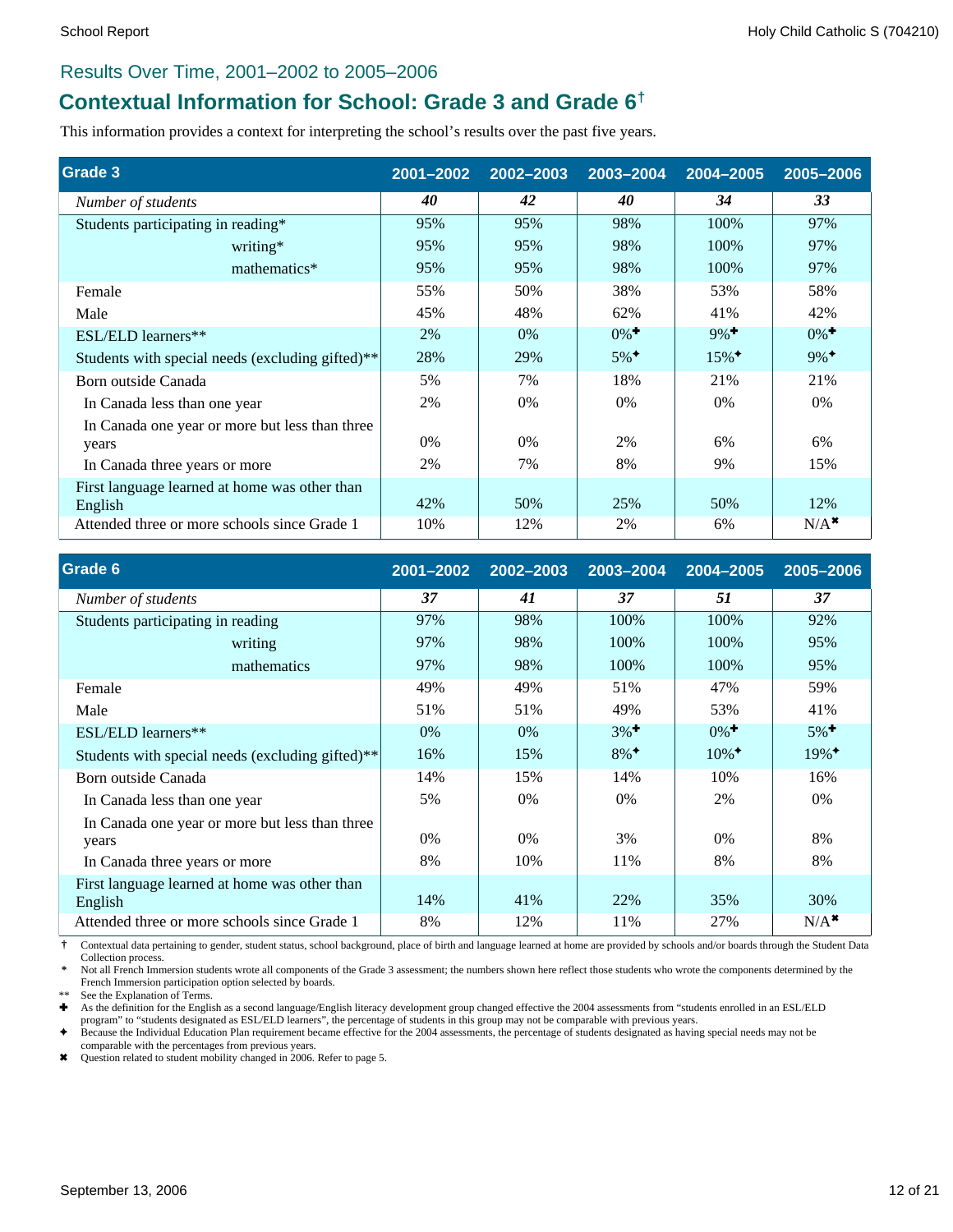### **Grade 3: Reading**

| <b>Grade 3 Reading: School*</b>                                  |             |             |             |             |  |  |  |  |
|------------------------------------------------------------------|-------------|-------------|-------------|-------------|--|--|--|--|
| Year                                                             | $'02 - '03$ | $'03 - '04$ | $'04 - '05$ | $'05 - '06$ |  |  |  |  |
| Number of<br><b>Students</b>                                     | 42          | 40          | 34          | 33          |  |  |  |  |
| Level 4                                                          | 5%          | 0%          | 0%          | 0%          |  |  |  |  |
| Level 3                                                          | 40%         | 42%         | 44%         | 36%         |  |  |  |  |
| Level 2                                                          | 31%         | 30%         | 44%         | 42%         |  |  |  |  |
| Level 1                                                          | 10%         | 12%         | 12%         | 15%         |  |  |  |  |
| $NE1**$                                                          | 0%          | 0%          | 0%          | 3%          |  |  |  |  |
| NEIS <sup>††</sup>                                               | 10%         | 12%         |             |             |  |  |  |  |
| Participating<br><b>Students</b>                                 | 95%         | 98%         | 100%        | 97%         |  |  |  |  |
| No Data                                                          | 0%          | 2%          | 0%          | 3%          |  |  |  |  |
| <b>Exempt</b>                                                    | 5%          | 0%          | 0%          | 0%          |  |  |  |  |
| <b>At or Above</b><br>Provincial<br><b>Standard</b> <sup>†</sup> | 45%         | 42%         | 44%         | 36%         |  |  |  |  |

#### **Grade 3 Reading: Board\***

| Year                                                                    | $'02 - '03$ | $'03 - '04$ | $'04 - '05$ | $'05 - '06$ |
|-------------------------------------------------------------------------|-------------|-------------|-------------|-------------|
| Number of<br><b>Students</b>                                            | 6914        | 6 929       | 6462        | 6 366       |
| Level 4                                                                 | 5%          | 7%          | 5%          | 7%          |
| Level 3                                                                 | 44%         | 47%         | 50%         | 55%         |
| Level 2                                                                 | 27%         | 27%         | 29%         | 24%         |
| Level 1                                                                 | 10%         | 7%          | 8%          | 6%          |
| $NE1**$                                                                 | ${<}1\%$    | 1%          | 2%          | 1%          |
| NEIS <sup>††</sup>                                                      | 6%          | 5%          |             |             |
| Participating<br><b>Students</b>                                        | 93%         | 93%         | 94%         | 94%         |
| No Data                                                                 | 1%          | 1%          | 1%          | 2%          |
| <b>Exempt</b>                                                           | 6%          | 6%          | 6%          | 4%          |
| <b>At or Above</b><br><b>Provincial</b><br><b>Standard</b> <sup>†</sup> | 49%         | 53%         | 55%         | 62%         |

#### **Grade 3 Reading: Province\***

| Year                                                                    | $'02 - '03$ | $'03 - '04$ | $'04 - '05$ | $'05 - '06$ |
|-------------------------------------------------------------------------|-------------|-------------|-------------|-------------|
| Number of<br><b>Students</b>                                            | 138 198     | 138 290     | 132 667     | 129 630     |
| Level 4                                                                 | 5%          | 6%          | 6%          | 6%          |
| Level 3                                                                 | 45%         | 47%         | 53%         | 56%         |
| Level 2                                                                 | 28%         | 27%         | 27%         | 24%         |
| Level 1                                                                 | 8%          | 6%          | 7%          | 6%          |
| $NE1**$                                                                 | ${<}1\%$    | 1%          | 2%          | 1%          |
| NEIS <sup>††</sup>                                                      | 8%          | 6%          |             |             |
| Participating<br><b>Students</b>                                        | 93%         | 93%         | 94%         | 94%         |
| No Data                                                                 | 1%          | 1%          | 1%          | 1%          |
| <b>Exempt</b>                                                           | 6%          | 6%          | 5%          | 5%          |
| <b>At or Above</b><br><b>Provincial</b><br><b>Standard</b> <sup>†</sup> | 50%         | 54%         | 59%         | 62%         |





**Percentage of All Grade 3 Students at All Levels in Reading: Province\***



Refer to the EQAO Web site (www.eqao.com) for data from previous years.

\* Because percentages in tables and graphs are rounded, and because graphs do not show all reporting categories, percentages may not add to 100.

**\*\*** See the Explanation of Terms.

† These percentages are based on the actual number of students and cannot be calculated simply by adding the rounded percentages of students at Levels 3 and 4.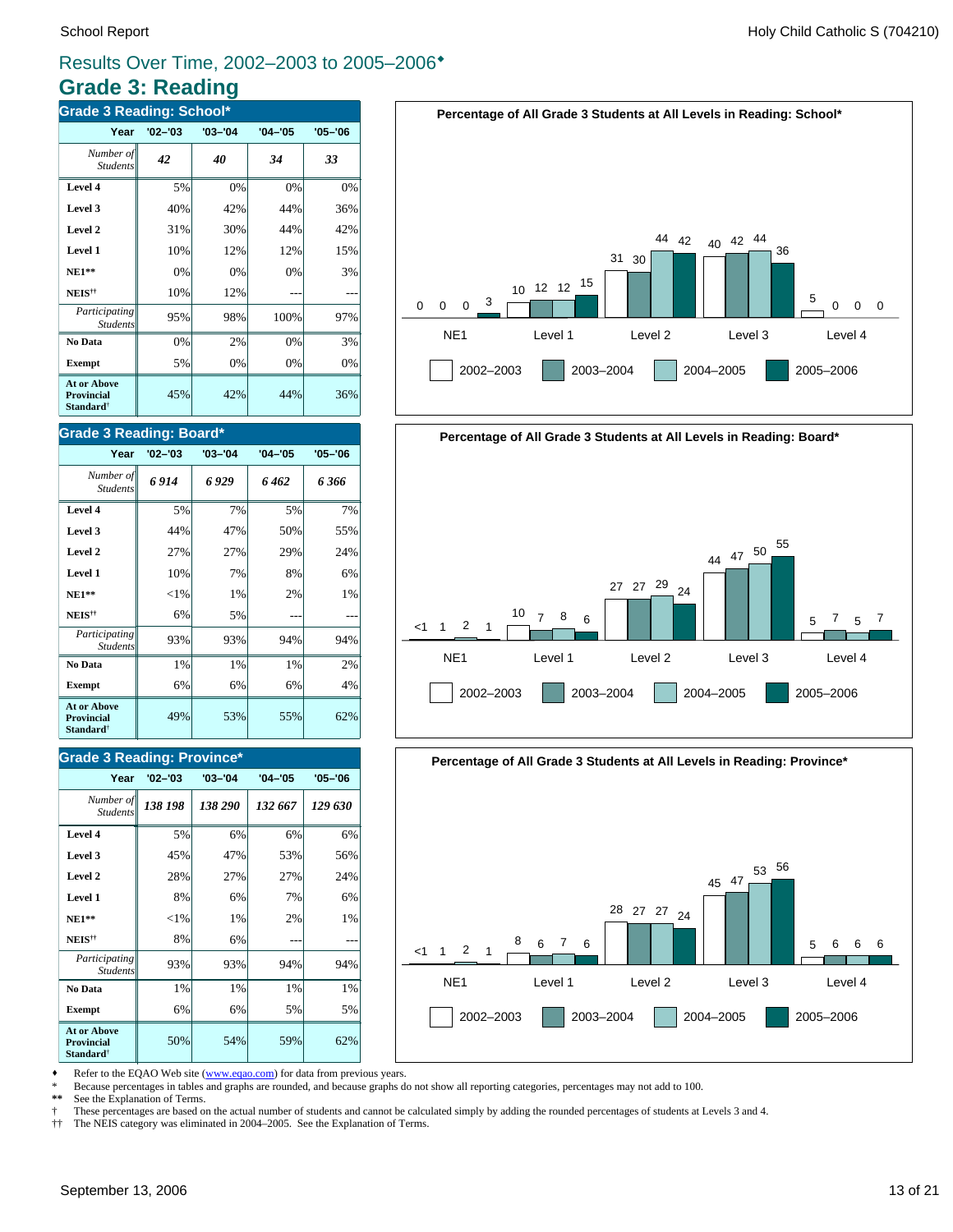### **Grade 3: Writing**

| <b>Grade 3 Writing: School*</b>                                  |             |             |             |             |  |  |  |
|------------------------------------------------------------------|-------------|-------------|-------------|-------------|--|--|--|
| Year                                                             | $'02 - '03$ | $'03 - '04$ | $'04 - '05$ | $'05 - '06$ |  |  |  |
| Number of<br><b>Students</b>                                     | 42          | 40          | 34          | 33          |  |  |  |
| Level 4                                                          | 10%         | 2%          | 0%          | 0%          |  |  |  |
| Level 3                                                          | 45%         | 30%         | 50%         | 58%         |  |  |  |
| Level 2                                                          | 33%         | 28%         | 50%         | 36%         |  |  |  |
| Level 1                                                          | 0%          | 0%          | 0%          | 0%          |  |  |  |
| <b>NE1**</b>                                                     | 0%          | 0%          | 0%          | 3%          |  |  |  |
| NEIS <sup>††</sup>                                               | 7%          | 38%         |             |             |  |  |  |
| Participating<br><b>Students</b>                                 | 95%         | 98%         | 100%        | 97%         |  |  |  |
| No Data                                                          | 0%          | 2%          | 0%          | 3%          |  |  |  |
| <b>Exempt</b>                                                    | 5%          | 0%          | 0%          | 0%          |  |  |  |
| <b>At or Above</b><br>Provincial<br><b>Standard</b> <sup>†</sup> | 55%         | 32%         | 50%         | 58%         |  |  |  |

#### **Grade 3 Writing: Board\***

| Year                                                                    | $'02 - '03$ | $'03 - '04$ | $'04 - '05$ | $'05 - '06$ |
|-------------------------------------------------------------------------|-------------|-------------|-------------|-------------|
| Number of<br><b>Students</b>                                            | 6914        | 6929        | 6462        | 6 366       |
| Level 4                                                                 | 9%          | 10%         | 7%          | 8%          |
| Level 3                                                                 | 49%         | 51%         | 56%         | 61%         |
| Level 2                                                                 | 30%         | 28%         | 28%         | 24%         |
| Level 1                                                                 | 2%          | 1%          | 1%          | ${<}1\%$    |
| $NE1**$                                                                 | ${<}1\%$    | 1%          | 1%          | ${<}1\%$    |
| NEIS <sup>††</sup>                                                      | 3%          | 3%          |             |             |
| Participating<br><b>Students</b>                                        | 93%         | 94%         | 94%         | 94%         |
| No Data                                                                 | 2%          | 1%          | 1%          | 2%          |
| <b>Exempt</b>                                                           | 6%          | 5%          | 5%          | 4%          |
| <b>At or Above</b><br><b>Provincial</b><br><b>Standard</b> <sup>†</sup> | 58%         | 62%         | 63%         | 70%         |

#### **Grade 3 Writing: Province\***

| Year                                                                    | $'02 - '03$ | $'03 - '04$ | $'04 - '05$ | $'05 - '06$ |
|-------------------------------------------------------------------------|-------------|-------------|-------------|-------------|
| Number of<br><b>Students</b>                                            | 138 198     | 138 290     | 132 667     | 129 630     |
| Level 4                                                                 | 8%          | 9%          | 6%          | 6%          |
| Level 3                                                                 | 48%         | 49%         | 55%         | 58%         |
| Level 2                                                                 | 33%         | 31%         | 32%         | 29%         |
| Level 1                                                                 | 2%          | 1%          | 1%          | ${<}1\%$    |
| $NE1**$                                                                 | ${<}1\%$    | 1%          | 1%          | ${<}1\%$    |
| NEIS <sup>††</sup>                                                      | 4%          | 3%          |             |             |
| Participating<br><b>Students</b>                                        | 94%         | 94%         | 94%         | 94%         |
| No Data                                                                 | 1%          | 1%          | 1%          | 1%          |
| <b>Exempt</b>                                                           | 5%          | 5%          | 5%          | 5%          |
| <b>At or Above</b><br><b>Provincial</b><br><b>Standard</b> <sup>†</sup> | 55%         | 58%         | 61%         | 64%         |







Refer to the EQAO Web site (www.eqao.com) for data from previous years.

\* Because percentages in tables and graphs are rounded, and because graphs do not show all reporting categories, percentages may not add to 100.

**\*\*** See the Explanation of Terms.

† These percentages are based on the actual number of students and cannot be calculated simply by adding the rounded percentages of students at Levels 3 and 4.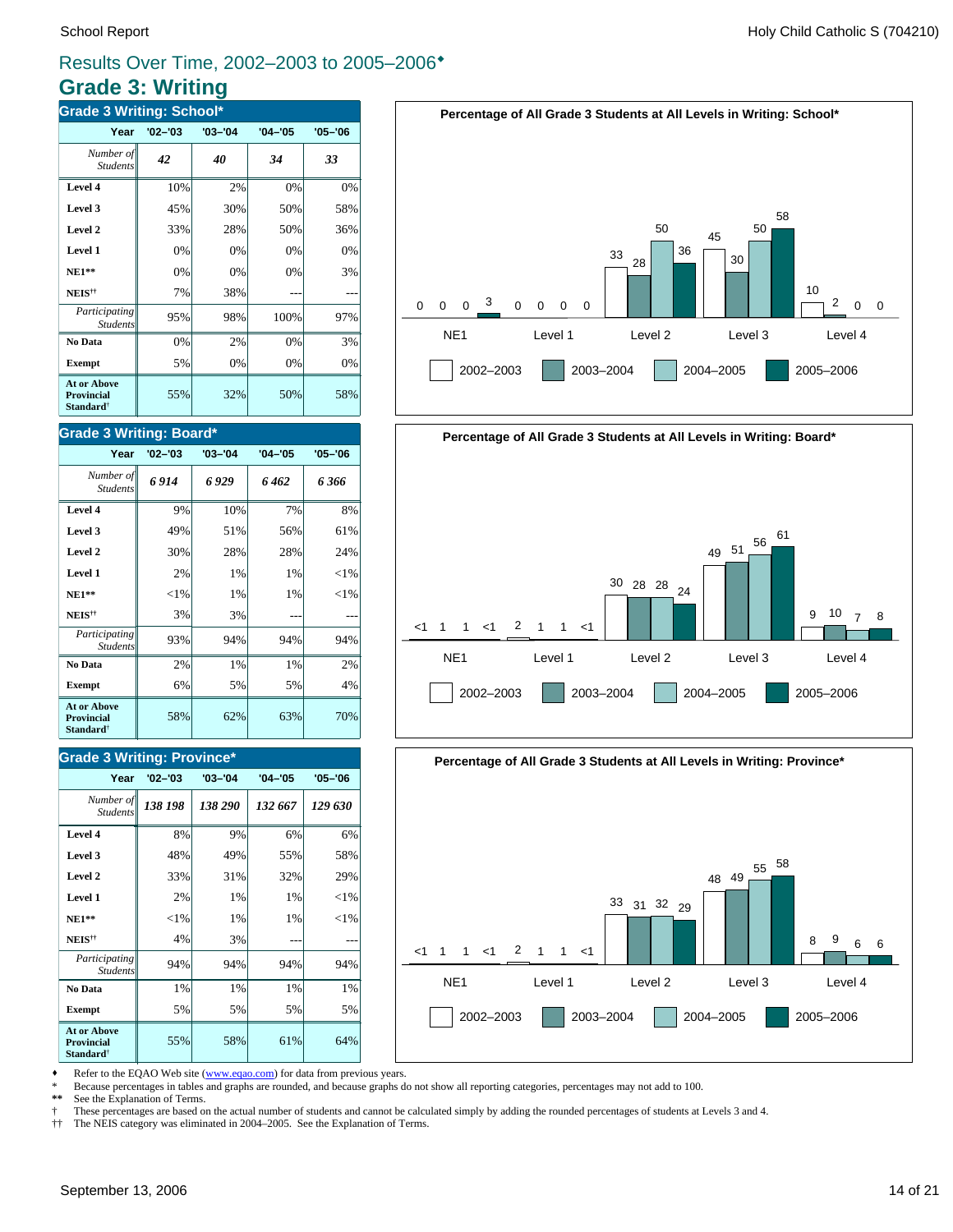### **Grade 3: Mathematics** Results Over Time, 2002–2003 to 2005–2006\*

| <b>Grade 3 Mathematics: School*</b>                              |             |             |             |             |  |
|------------------------------------------------------------------|-------------|-------------|-------------|-------------|--|
| Year                                                             | $'02 - '03$ | $'03 - '04$ | $'04 - '05$ | $'05 - '06$ |  |
| Number of<br><b>Students</b>                                     | 42          | 40          | 34          | 33          |  |
| Level 4                                                          | 7%          | 0%          | 0%          | 3%          |  |
| Level 3                                                          | 24%         | 42%         | 29%         | 39%         |  |
| Level 2                                                          | 43%         | 42%         | 65%         | 55%         |  |
| Level 1                                                          | 17%         | 8%          | 3%          | 0%          |  |
| $NE1**$                                                          | 0%          | 0%          | 3%          | 0%          |  |
| NEIS <sup>††</sup>                                               | 5%          | 5%          |             |             |  |
| Participating<br><b>Students</b>                                 | 95%         | 98%         | 100%        | 97%         |  |
| No Data                                                          | 0%          | 2%          | 0%          | 3%          |  |
| <b>Exempt</b>                                                    | 5%          | 0%          | 0%          | 0%          |  |
| <b>At or Above</b><br>Provincial<br><b>Standard</b> <sup>†</sup> | 31%         | 42%         | 29%         | 42%         |  |

#### **Grade 3 Mathematics: Board\***

| Year                                                                    | $'02 - '03$ | $'03 - '04$ | $'04 - '05$ | $'05 - '06$ |
|-------------------------------------------------------------------------|-------------|-------------|-------------|-------------|
| Number of<br><b>Students</b>                                            | 7033        | 7059        | 6.581       | 6.501       |
| Level 4                                                                 | 8%          | 14%         | 9%          | 13%         |
| Level 3                                                                 | 46%         | 49%         | 52%         | 54%         |
| Level 2                                                                 | 28%         | 25%         | 28%         | 25%         |
| Level 1                                                                 | 6%          | 3%          | 4%          | 2%          |
| $NE1**$                                                                 | ${<}1\%$    | $<$ 1%      | 1%          | ${<}1\%$    |
| NEIS <sup>††</sup>                                                      | 5%          | 2%          |             |             |
| Participating<br><b>Students</b>                                        | 93%         | 94%         | 94%         | 94%         |
| No Data                                                                 | 1%          | 1%          | 1%          | 2%          |
| <b>Exempt</b>                                                           | 5%          | 5%          | 5%          | 4%          |
| <b>At or Above</b><br><b>Provincial</b><br><b>Standard</b> <sup>†</sup> | 54%         | 63%         | 61%         | 66%         |

#### **Grade 3 Mathematics: Province\***

| Year                                                                    | $'02 - '03$ | $'03 - '04$ | $'04 - '05$ | $'05 - '06$ |
|-------------------------------------------------------------------------|-------------|-------------|-------------|-------------|
| Number of<br><b>Students</b>                                            | 140 860     | 141 245     | 135 740     | 132 782     |
| Level 4                                                                 | 10%         | 13%         | 10%         | 11%         |
| Level 3                                                                 | 47%         | 52%         | 56%         | 57%         |
| Level 2                                                                 | 27%         | 25%         | 26%         | 23%         |
| Level 1                                                                 | 4%          | 2%          | 3%          | 3%          |
| $NE1**$                                                                 | ${<}1\%$    | ${<}1\%$    | ${<}1\%$    | ${<}1\%$    |
| NEIS <sup>††</sup>                                                      | 7%          | 3%          |             |             |
| Participating<br><b>Students</b>                                        | 95%         | 94%         | 95%         | 95%         |
| No Data                                                                 | 1%          | 1%          | 1%          | 1%          |
| <b>Exempt</b>                                                           | 4%          | 5%          | 4%          | 4%          |
| <b>At or Above</b><br><b>Provincial</b><br><b>Standard</b> <sup>†</sup> | 57%         | 64%         | 66%         | 68%         |





#### **Percentage of All Grade 3 Students at All Levels in Mathematics: Province\***



• Refer to the EQAO Web site (www.eqao.com) for data from previous years.

\* Because percentages in tables and graphs are rounded, and because graphs do not show all reporting categories, percentages may not add to 100.

**\*\*** See the Explanation of Terms.

† These percentages are based on the actual number of students and cannot be calculated simply by adding the rounded percentages of students at Levels 3 and 4.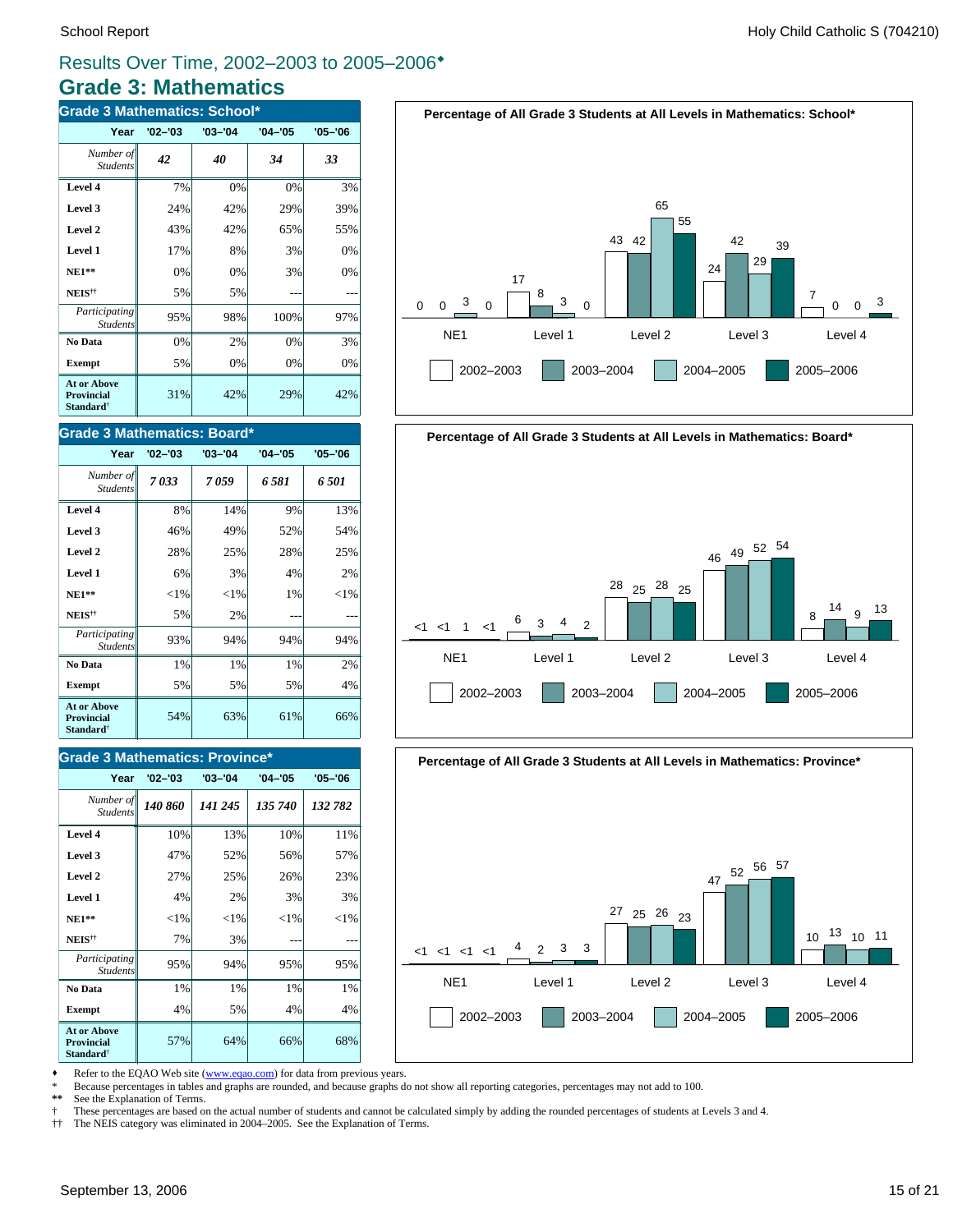## **Grade 6: Reading**

| <b>Grade 6 Reading: School*</b>                                  |             |             |             |             |  |
|------------------------------------------------------------------|-------------|-------------|-------------|-------------|--|
| Year                                                             | $'02 - '03$ | $'03 - '04$ | $'04 - '05$ | $'05 - '06$ |  |
| Number of<br><b>Students</b>                                     | 41          | 37          | 51          | 37          |  |
| Level 4                                                          | 5%          | 8%          | 4%          | 3%          |  |
| Level 3                                                          | 46%         | 54%         | 51%         | 46%         |  |
| Level 2                                                          | 34%         | 30%         | 29%         | 38%         |  |
| Level 1                                                          | 7%          | 5%          | 16%         | 5%          |  |
| $NE1**$                                                          | 0%          | 3%          | 0%          | 0%          |  |
| NEIS <sup>††</sup>                                               | 5%          | 0%          |             |             |  |
| Participating<br><b>Students</b>                                 | 98%         | 100%        | 100%        | 92%         |  |
| No Data                                                          | 0%          | 0%          | 0%          | 8%          |  |
| <b>Exempt</b>                                                    | 2%          | 0%          | 0%          | 0%          |  |
| <b>At or Above</b><br>Provincial<br><b>Standard</b> <sup>†</sup> | 51%         | 62%         | 55%         | 49%         |  |

#### **Grade 6 Reading: Board\***

| Year                                                                    | $'02 - '03$ | $'03 - '04$ | $'04 - '05$ | $'05 - '06$ |
|-------------------------------------------------------------------------|-------------|-------------|-------------|-------------|
| Number of<br><b>Students</b>                                            | 6899        | 6 806       | 6858        | 7029        |
| Level 4                                                                 | 10%         | 10%         | 7%          | 8%          |
| Level 3                                                                 | 47%         | 48%         | 51%         | 53%         |
| Level 2                                                                 | 25%         | 26%         | 28%         | 26%         |
| Level 1                                                                 | 7%          | 7%          | 9%          | 7%          |
| $NE1**$                                                                 | ${<}1\%$    | 1%          | 1%          | 1%          |
| NEIS <sup>††</sup>                                                      | 5%          | 5%          |             |             |
| Participating<br><b>Students</b>                                        | 94%         | 96%         | 95%         | 95%         |
| No Data                                                                 | 1%          | ${<}1\%$    | 1%          | 1%          |
| <b>Exempt</b>                                                           | 5%          | 4%          | 4%          | 3%          |
| <b>At or Above</b><br><b>Provincial</b><br><b>Standard</b> <sup>†</sup> | 57%         | 58%         | 58%         | 61%         |

#### **Grade 6 Reading: Province\***

| Year                                                             | $'02 - '03$ | $'03 - '04$ | $'04 - '05$ | $'05 - '06$ |
|------------------------------------------------------------------|-------------|-------------|-------------|-------------|
| Number of<br><b>Students</b>                                     | 144 676     | 146 169     | 143 421     | 146 711     |
| Level 4                                                          | 9%          | 9%          | 8%          | 8%          |
| Level 3                                                          | 47%         | 49%         | 55%         | 56%         |
| Level 2                                                          | 27%         | 26%         | 25%         | 24%         |
| Level 1                                                          | 7%          | 6%          | 7%          | 6%          |
| $NE1**$                                                          | $<$ 1%      | ${<}1\%$    | 1%          | 1%          |
| NEIS <sup>††</sup>                                               | 5%          | 5%          |             |             |
| Participating<br><b>Students</b>                                 | 95%         | 95%         | 95%         | 95%         |
| No Data                                                          | 1%          | 1%          | 1%          | 1%          |
| <b>Exempt</b>                                                    | 4%          | 4%          | 4%          | 4%          |
| <b>At or Above</b><br>Provincial<br><b>Standard</b> <sup>†</sup> | 56%         | 58%         | 63%         | 64%         |





**Percentage of All Grade 6 Students at All Levels in Reading: Province\***



• Refer to the EQAO Web site (www.eqao.com) for data from previous years.

\* Because percentages in tables and graphs are rounded, and because graphs do not show all reporting categories, percentages may not add to 100.

**\*\*** See the Explanation of Terms.

 $\dagger$  These percentages are based on the actual number of students and cannot be calculated simply by adding the rounded percentages of students at Levels 3 and 4.<br> $\dagger\uparrow$  The NEIS category was eliminated in 2004–2005. See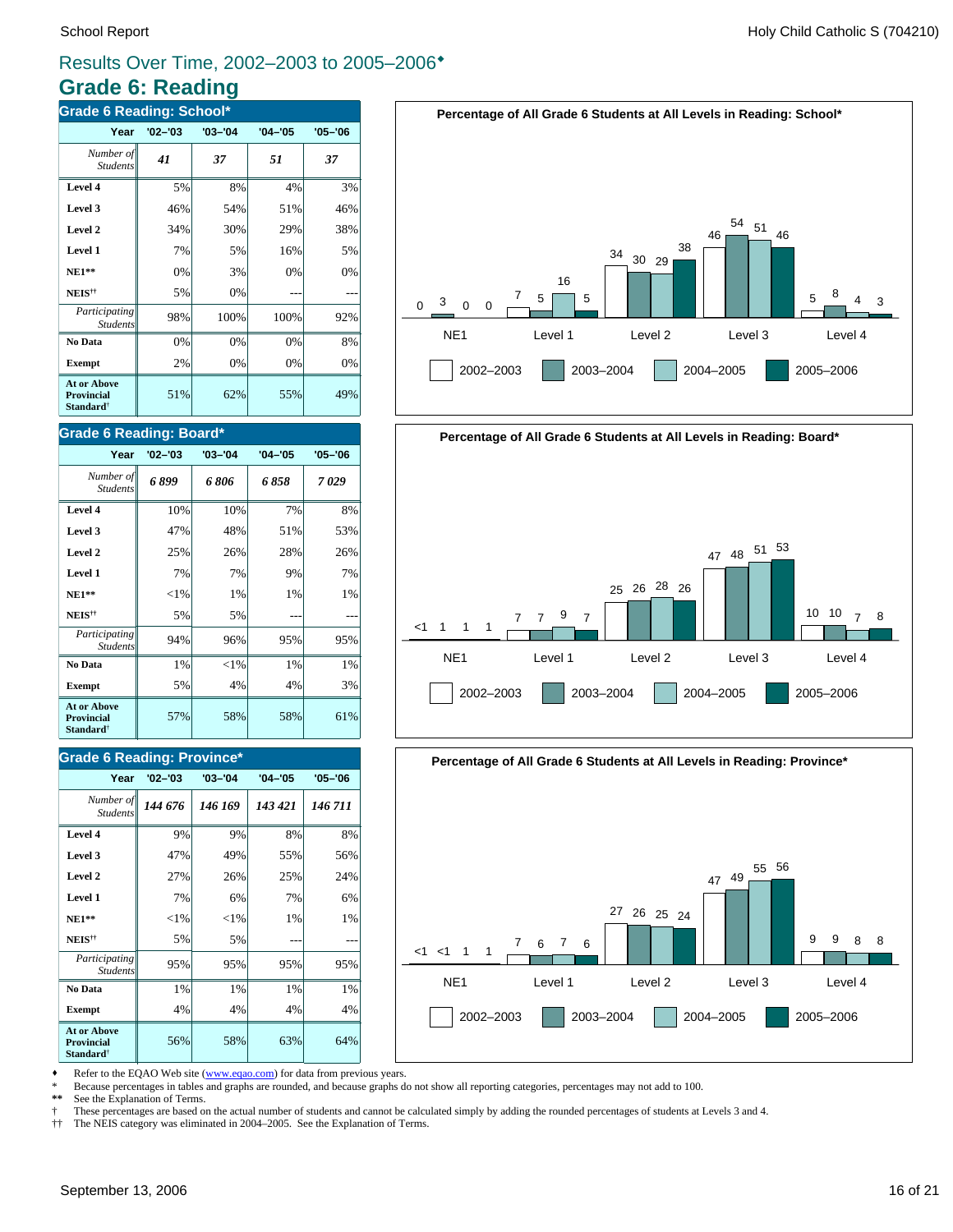### **Grade 6: Writing**

| <b>Grade 6 Writing: School*</b>                                  |             |             |             |             |  |
|------------------------------------------------------------------|-------------|-------------|-------------|-------------|--|
| Year                                                             | $'02 - '03$ | $'03 - '04$ | $'04 - '05$ | $'05 - '06$ |  |
| Number of<br><b>Students</b>                                     | 41          | 37          | 51          | 37          |  |
| Level 4                                                          | 5%          | 8%          | 0%          | 0%          |  |
| Level 3                                                          | 37%         | 57%         | 39%         | 46%         |  |
| Level 2                                                          | 54%         | 24%         | 55%         | 49%         |  |
| Level 1                                                          | 0%          | 11%         | 4%          | 0%          |  |
| <b>NE1**</b>                                                     | 0%          | 0%          | 2%          | 0%          |  |
| NEIS <sup>††</sup>                                               | 2%          | 0%          |             |             |  |
| Participating<br><b>Students</b>                                 | 98%         | 100%        | 100%        | 95%         |  |
| No Data                                                          | 0%          | 0%          | 0%          | 5%          |  |
| <b>Exempt</b>                                                    | 2%          | 0%          | 0%          | 0%          |  |
| <b>At or Above</b><br>Provincial<br><b>Standard</b> <sup>†</sup> | 41%         | 65%         | 39%         | 46%         |  |

#### **Grade 6 Writing: Board\***

| Year                                                                    | $'02 - '03$ | $'03 - '04$ | $'04 - '05$ | $'05 - '06$ |
|-------------------------------------------------------------------------|-------------|-------------|-------------|-------------|
| Number of<br><b>Students</b>                                            | 6899        | 6 806       | 6 858       | 7029        |
| Level 4                                                                 | 11%         | 10%         | 8%          | 8%          |
| Level 3                                                                 | 47%         | 47%         | 50%         | 57%         |
| Level 2                                                                 | 30%         | 31%         | 34%         | 28%         |
| Level 1                                                                 | 4%          | 4%          | 3%          | 2%          |
| <b>NE1**</b>                                                            | 0%          | ${<}1\%$    | 1%          | ${<}1\%$    |
| NEIS <sup>††</sup>                                                      | 3%          | 2%          |             |             |
| Participating<br><b>Students</b>                                        | 94%         | 95%         | 95%         | 95%         |
| No Data                                                                 | 1%          | ${<}1\%$    | 1%          | 1%          |
| <b>Exempt</b>                                                           | 5%          | 4%          | 4%          | 3%          |
| <b>At or Above</b><br><b>Provincial</b><br><b>Standard</b> <sup>†</sup> | 58%         | 57%         | 58%         | 65%         |

#### **Grade 6 Writing: Province\***

| Year                                                                    | $'02 - '03$ | $'03 - '04$ | $'04 - '05$ | $'05 - '06$ |
|-------------------------------------------------------------------------|-------------|-------------|-------------|-------------|
| Number of<br><b>Students</b>                                            | 144 676     | 146 168     | 143 421     | 146 711     |
| Level 4                                                                 | 10%         | 9%          | 7%          | 7%          |
| Level 3                                                                 | 43%         | 45%         | 51%         | 54%         |
| Level 2                                                                 | 33%         | 34%         | 33%         | 31%         |
| Level 1                                                                 | 5%          | 4%          | 2%          | 2%          |
| $NE1**$                                                                 | ${<}1\%$    | $<$ 1%      | 1%          | ${<}1\%$    |
| NEIS <sup>††</sup>                                                      | 3%          | 3%          |             |             |
| Participating<br><b>Students</b>                                        | 95%         | 95%         | 95%         | 95%         |
| No Data                                                                 | 1%          | 1%          | 1%          | 1%          |
| <b>Exempt</b>                                                           | 4%          | 4%          | 4%          | 4%          |
| <b>At or Above</b><br><b>Provincial</b><br><b>Standard</b> <sup>†</sup> | 54%         | 54%         | 59%         | 61%         |



![](_page_16_Figure_10.jpeg)

![](_page_16_Figure_11.jpeg)

• Refer to the EQAO Web site (www.eqao.com) for data from previous years.

\* Because percentages in tables and graphs are rounded, and because graphs do not show all reporting categories, percentages may not add to 100.

**\*\*** See the Explanation of Terms.

 $\dagger$  These percentages are based on the actual number of students and cannot be calculated simply by adding the rounded percentages of students at Levels 3 and 4.<br> $\dagger\uparrow$  The NEIS category was eliminated in 2004–2005. See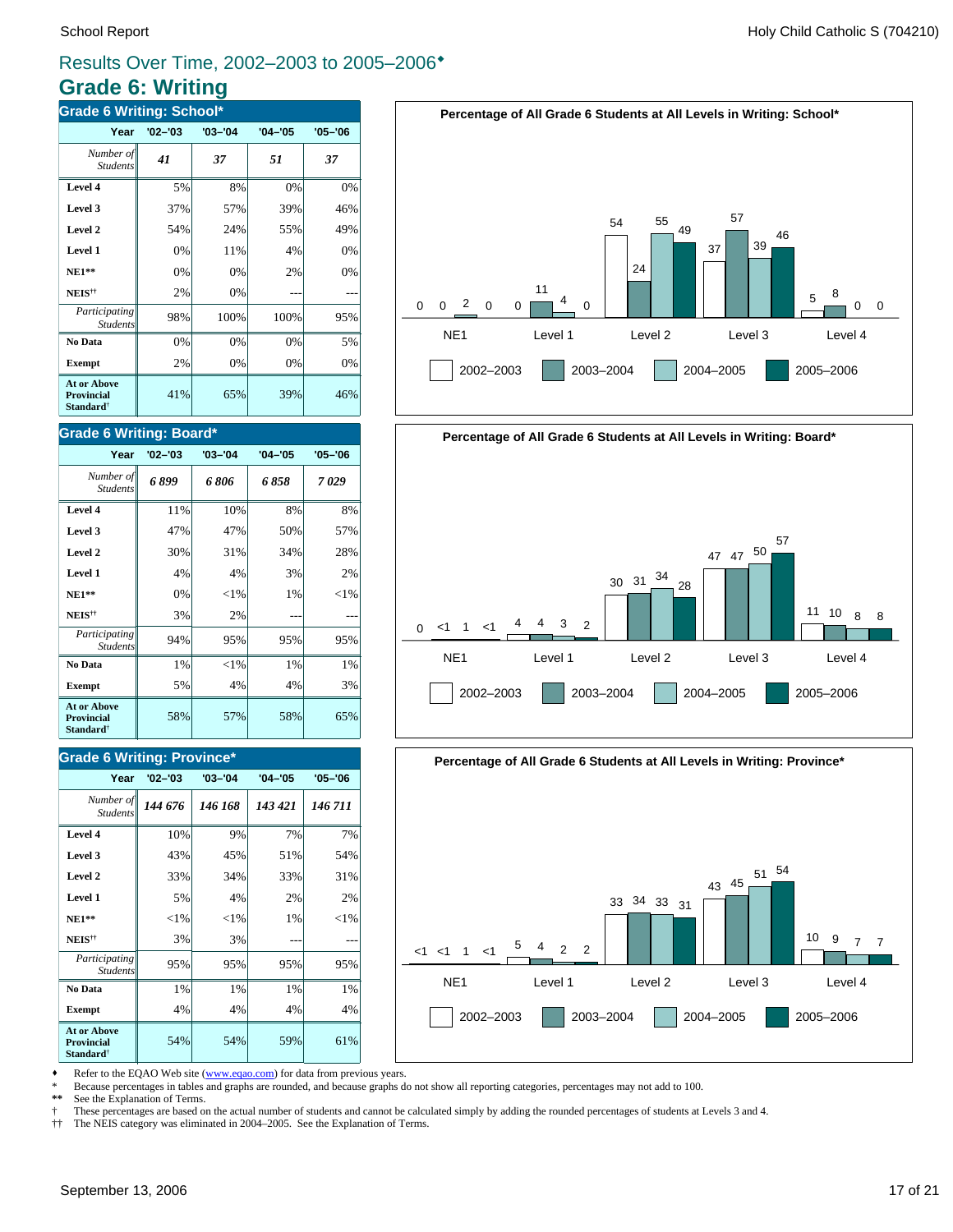#### **Grade 6: Mathematics** Results Over Time, 2002–2003 to 2005–2006\*

| <b>Grade 6 Mathematics: School*</b>                              |             |             |             |             |
|------------------------------------------------------------------|-------------|-------------|-------------|-------------|
| Year                                                             | $'02 - '03$ | $'03 - '04$ | $'04 - '05$ | $'05 - '06$ |
| Number of<br><b>Students</b>                                     | 41          | 37          | 51          | 37          |
| Level 4                                                          | 0%          | 14%         | 0%          | 3%          |
| Level 3                                                          | 39%         | 49%         | 29%         | 41%         |
| Level 2                                                          | 41%         | 30%         | 59%         | 38%         |
| Level 1                                                          | 10%         | 8%          | 12%         | 14%         |
| $NE1**$                                                          | 0%          | 0%          | 0%          | 0%          |
| NEIS <sup>††</sup>                                               | 7%          | 0%          |             |             |
| Participating<br><b>Students</b>                                 | 98%         | 100%        | 100%        | 95%         |
| No Data                                                          | 0%          | 0%          | 0%          | 5%          |
| <b>Exempt</b>                                                    | 2%          | 0%          | 0%          | 0%          |
| <b>At or Above</b><br>Provincial<br><b>Standard</b> <sup>†</sup> | 39%         | 62%         | 29%         | 43%         |

#### **Grade 6 Mathematics: Board\***

| Year                                                                    | $'02 - '03$ | $'03 - '04$ | $'04 - '05$ | $'05 - '06$ |
|-------------------------------------------------------------------------|-------------|-------------|-------------|-------------|
| Number of<br><b>Students</b>                                            | 6 899       | 6806        | 6858        | 7029        |
| Level 4                                                                 | 13%         | 14%         | 9%          | 11%         |
| Level 3                                                                 | 38%         | 43%         | 46%         | 47%         |
| Level 2                                                                 | 27%         | 27%         | 32%         | 28%         |
| Level 1                                                                 | 10%         | 8%          | 9%          | 9%          |
| $NE1**$                                                                 | ${<}1\%$    | ${<}1\%$    | ${<}1\%$    | ${<}1\%$    |
| NEIS <sup>††</sup>                                                      | 6%          | 4%          |             |             |
| Participating<br><b>Students</b>                                        | 94%         | 96%         | 95%         | 95%         |
| No Data                                                                 | 1%          | ${<}1\%$    | 1%          | 2%          |
| <b>Exempt</b>                                                           | 5%          | 4%          | 4%          | 3%          |
| <b>At or Above</b><br><b>Provincial</b><br><b>Standard</b> <sup>†</sup> | 51%         | 57%         | 54%         | 58%         |

#### **Grade 6 Mathematics: Province\***

| Year                                                                    | $'02 - '03$ | $'03 - '04$ | $'04 - '05$ | $'05 - '06$ |
|-------------------------------------------------------------------------|-------------|-------------|-------------|-------------|
| Number of<br><b>Students</b>                                            | 144 676     | 146 168     | 143 421     | 146 711     |
| Level 4                                                                 | 12%         | 13%         | 10%         | 11%         |
| Level 3                                                                 | 41%         | 44%         | 50%         | 50%         |
| Level 2                                                                 | 28%         | 27%         | 29%         | 27%         |
| Level 1                                                                 | 8%          | 6%          | 6%          | 7%          |
| <b>NE1**</b>                                                            | ${<}1\%$    | ${<}1\%$    | ${<}1\%$    | $<$ 1%      |
| NEIS <sup>††</sup>                                                      | 6%          | 4%          |             |             |
| Participating<br><b>Students</b>                                        | 95%         | 95%         | 95%         | 95%         |
| No Data                                                                 | 1%          | $1\%$       | $1\%$       | 1%          |
| <b>Exempt</b>                                                           | 4%          | 4%          | 4%          | 4%          |
| <b>At or Above</b><br><b>Provincial</b><br><b>Standard</b> <sup>†</sup> | 53%         | 57%         | 60%         | 61%         |

![](_page_17_Figure_8.jpeg)

![](_page_17_Figure_9.jpeg)

**Percentage of All Grade 6 Students at All Levels in Mathematics: Province\***

![](_page_17_Figure_11.jpeg)

• Refer to the EQAO Web site (www.eqao.com) for data from previous years.

\* Because percentages in tables and graphs are rounded, and because graphs do not show all reporting categories, percentages may not add to 100.

**\*\*** See the Explanation of Terms.

 $\dagger$  These percentages are based on the actual number of students and cannot be calculated simply by adding the rounded percentages of students at Levels 3 and 4.<br> $\dagger\uparrow$  The NEIS category was eliminated in 2004–2005. See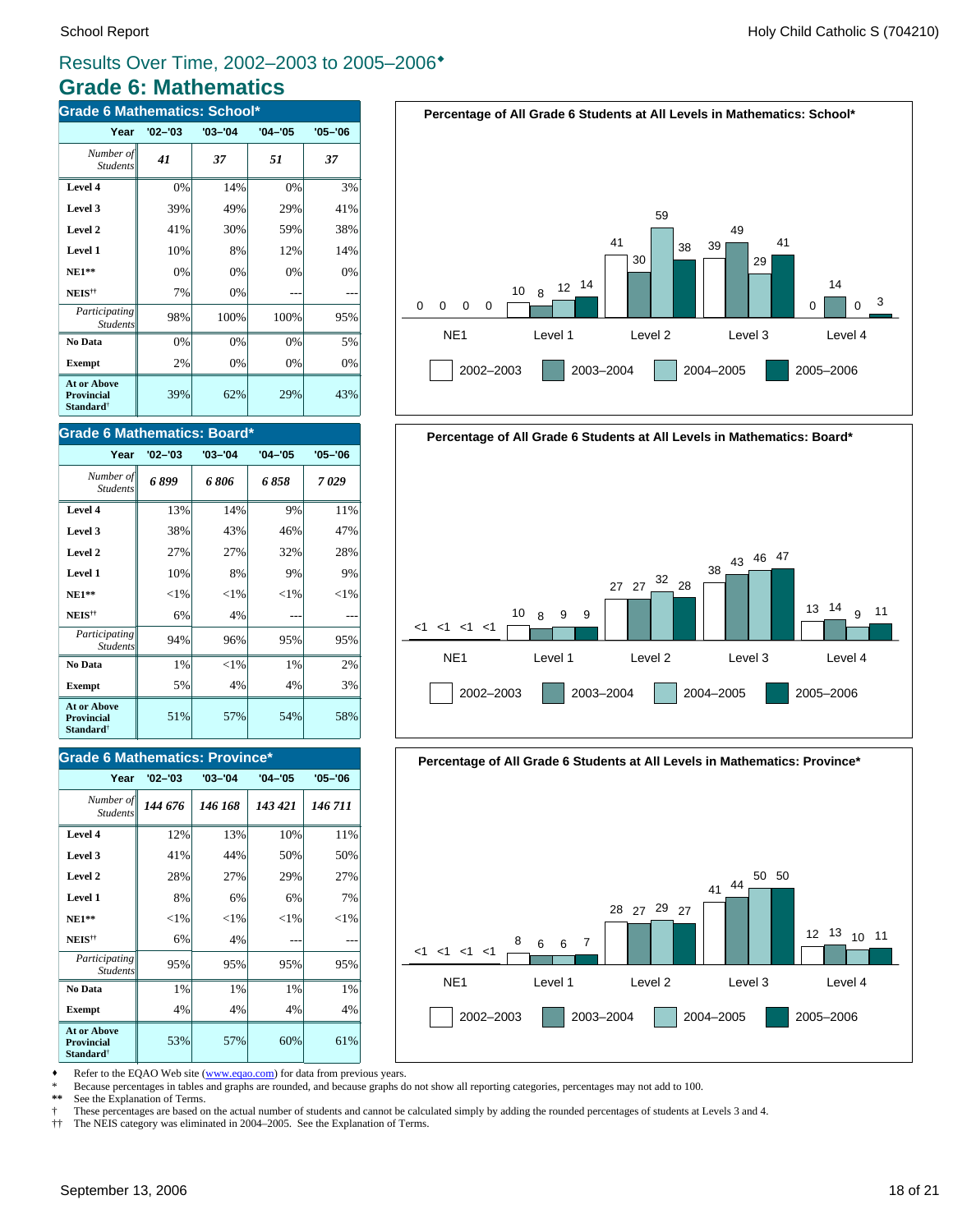![](_page_18_Figure_2.jpeg)

*18 14*

*19 14*

| יטשי | nn<br>-- | . .<br>ıa | п.<br>. . | $\sim$<br>ZU | --<br>. .<br> | クド<br>∠J | 18 |
|------|----------|-----------|-----------|--------------|---------------|----------|----|
|      |          |           |           |              |               |          |    |
|      |          |           |           |              |               |          |    |

† Includes only students for whom gender data were available.

†† Refer to the board report for results for the board and to the provincial report for results for the province.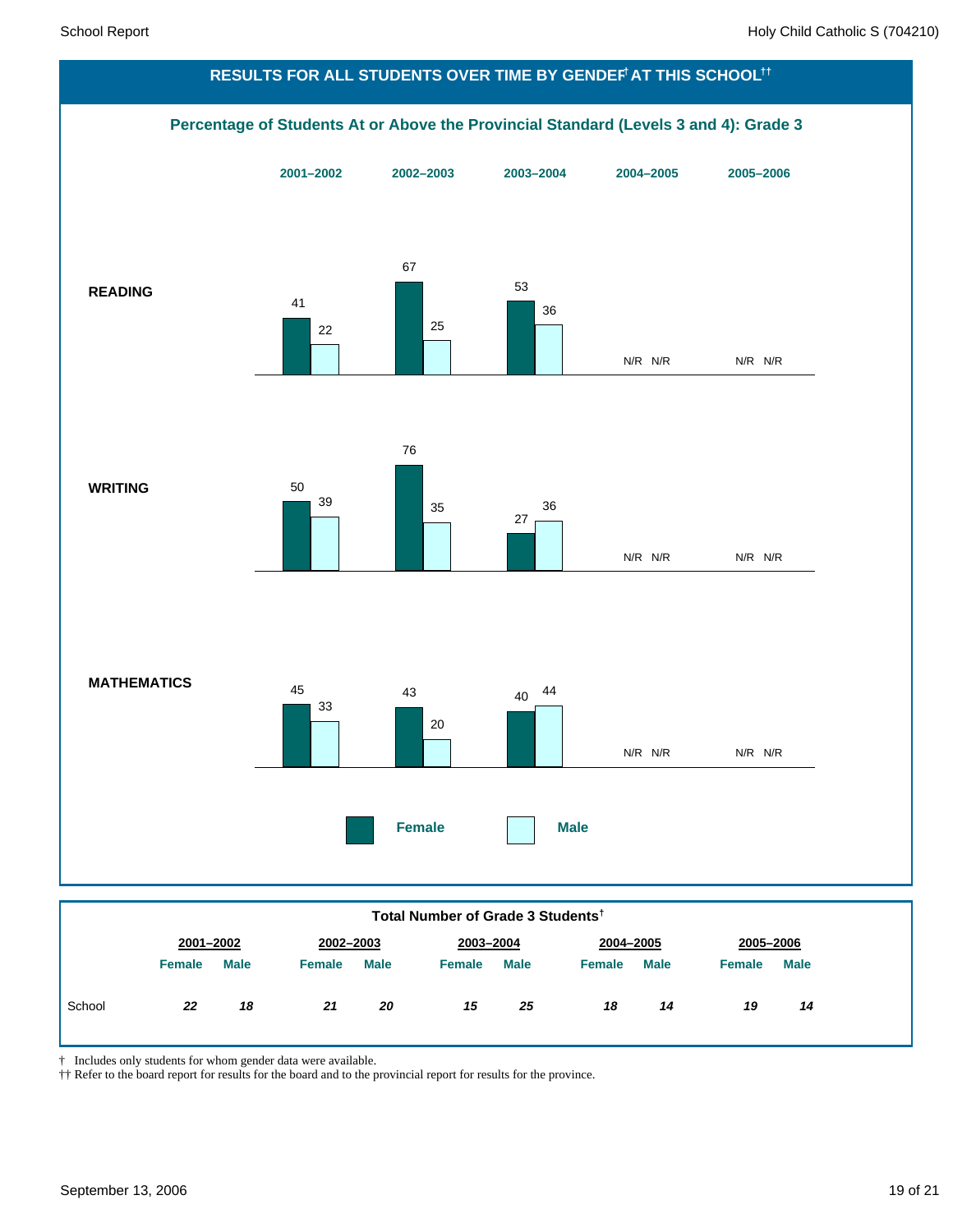![](_page_19_Figure_2.jpeg)

|        | 2001-2002     |             | 2002-2003     |             | 2003-2004     |             | 2004-2005     |             | 2005-2006     |             |
|--------|---------------|-------------|---------------|-------------|---------------|-------------|---------------|-------------|---------------|-------------|
|        | <b>Female</b> | <b>Male</b> | <b>Female</b> | <b>Male</b> | <b>Female</b> | <b>Male</b> | <b>Female</b> | <b>Male</b> | <b>Female</b> | <b>Male</b> |
| School | 18            | 19          | 20            | 21          | 19            | 18          | 24            | 27          | 22            | 15          |

 $\dagger$  Includes only students for whom gender data were available.

†† Refer to the board report for results for the board and to the provincial report for results for the province.